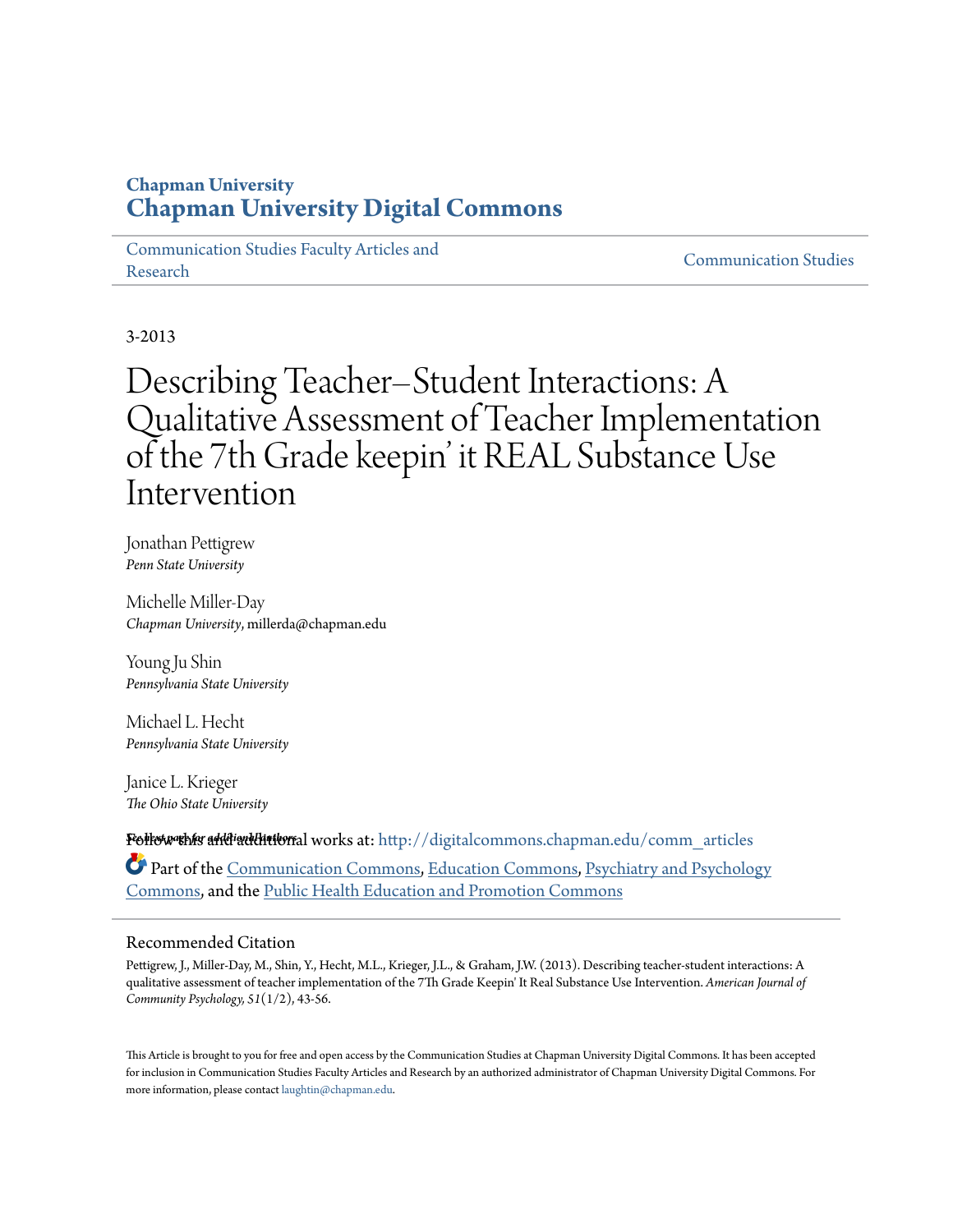# Describing Teacher–Student Interactions: A Qualitative Assessment of Teacher Implementation of the 7th Grade keepin' it REAL Substance Use Intervention

#### **Comments**

This is a non-final version of an article published in final form at [DOI: 10.1007/s10464-012-9539-1](http://dx.doi.org/10.1007/s10464-012-9539-1).

Pettigrew, J., Miller-Day, M., Shin, Y., Hecht, M.L., Krieger, J.L., & Graham, J.W. (2013). Describing teacherstudent interactions: A qualitative assessment of teacher implementation of the 7Th Grade Keepin' It Real Substance Use Intervention. *American Journal of Community Psychology, 51*(1/2), 43-56.

#### **Copyright**

Lippincott, Williams and Wilkins

## **Authors**

Jonathan Pettigrew, Michelle Miller-Day, Young Ju Shin, Michael L. Hecht, Janice L. Krieger, and John W. Graham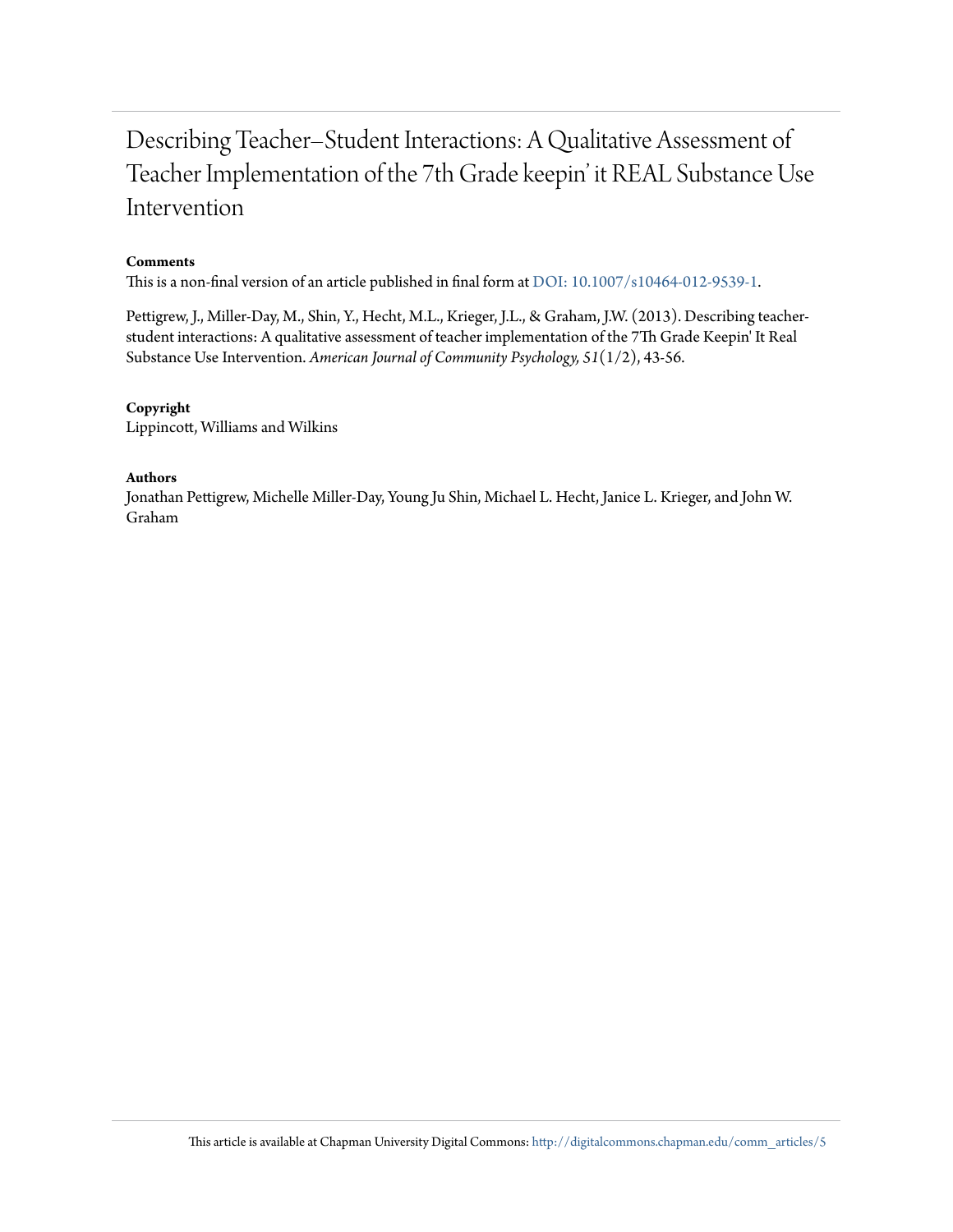

# NIH Public Access

**Author Manuscript**

*Am J Community Psychol*. Author manuscript; available in PMC 2014 January 31.

## Published in final edited form as:

*Am J Community Psychol*. 2013 March ; 51(0): 43–56. doi:10.1007/s10464-012-9539-1.

# **Describing Teacher–Student Interactions: A Qualitative Assessment of Teacher Implementation of the 7th Grade** *keepin' it REAL* **Substance Use Intervention**

**Jonathan Pettigrew**,

Penn State University, University Park, PA, USA

University of Tennessee, 278 Communications Building, Knoxville, TN 37996, USA

## **Michelle Miller-Day**,

Penn State University, University Park, PA, USA

Chapman University, Orange, CA, USA

**Young Ju Shin**, Penn State University, University Park, PA, USA

Indiana University Purdue University Indianapolis, Indianapolis, IN, USA

**Michael L. Hecht**, Penn State University, University Park, PA, USA

**Janice L. Krieger**, and The Ohio State University, Columbus, OH, USA

**John W. Graham** Penn State University, University Park, PA, USA

Jonathan Pettigrew: jpettigrew@utk.edu

# **Abstract**

Variations in the delivery of school-based substance use prevention curricula affect students' acquisition of the lesson content and program outcomes. Although adaptation is sometimes viewed as a lack of fidelity, it is unclear what types of variations actually occur in the classroom. This observational study investigated teacher and student behaviors during implementation of a middle school-based drug prevention curriculum in 25 schools across two Midwestern states. Trained observers coded videos of 276 lessons, reflecting a total of 31 predominantly Caucasian teachers (10 males and 21 females) in 73 different classes. Employing qualitative coding procedures, the study provides a working typology of implementation patterns based on varying levels of teacher control and student participation. These patterns are fairly consistent across lessons and across classes of students, suggesting a teacher-driven delivery model where teachers create a set of constraints within which students vary their engagement. Findings provide a descriptive basis grounded in observation of classroom implementation that can be used to test models of implementation fidelity and quality as well as impact training and other dissemination research.

<sup>©</sup> Society for Community Research and Action 2012

Correspondence to: Jonathan Pettigrew, jpettigrew@utk.edu.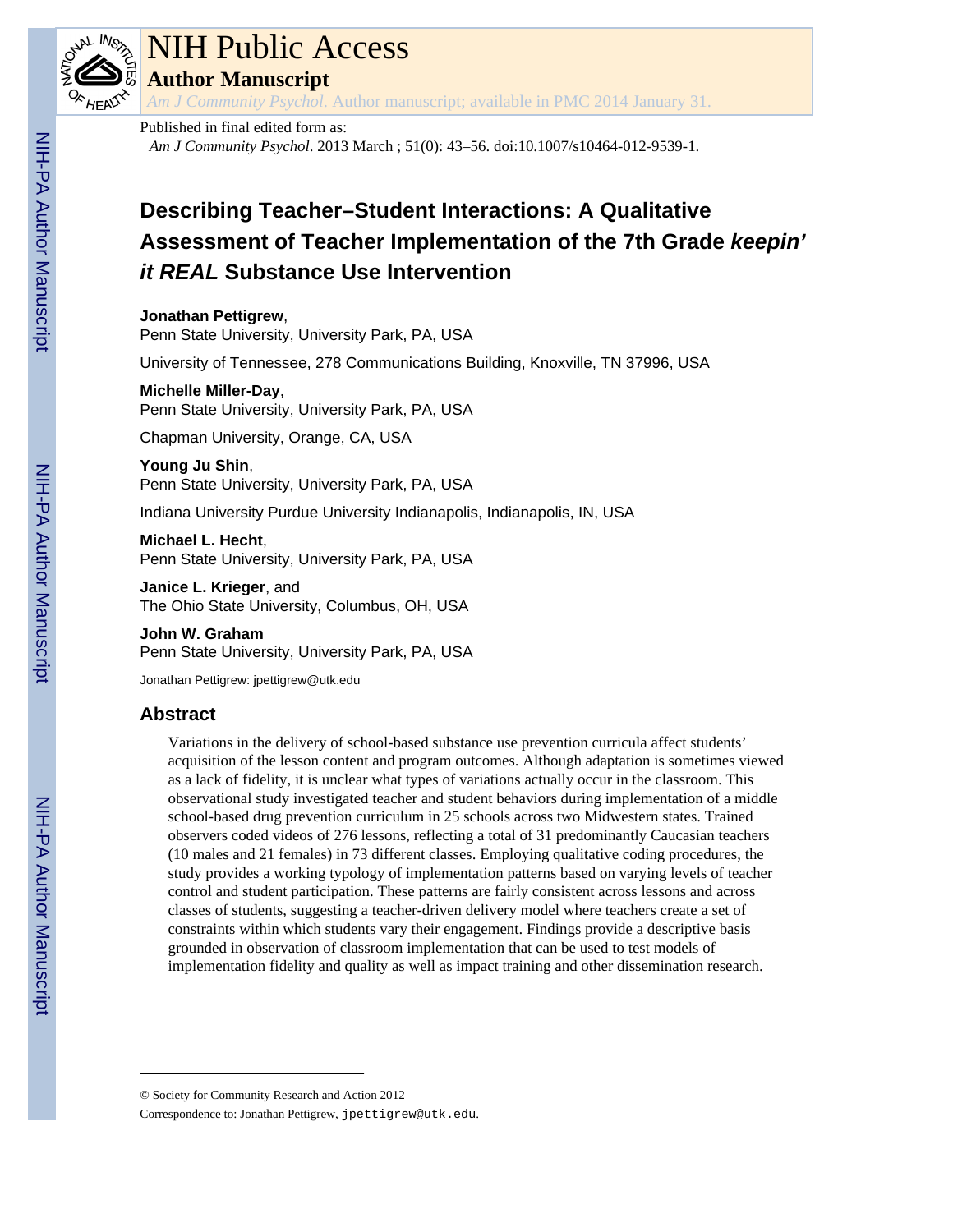### **Keywords**

Implementation; Delivery; Substance use prevention; Adolescent health

# **Introduction**

Research on implementation of school-based health promotion and prevention curricula makes it clear that fidelity and quality in delivery impacts students' acquisition of the lesson content (Felder and Spurlin 2005; Resnicow et al. 1998) and outcomes (for review, see Durlak and DuPre 2008). Even "evidence-based" drug prevention programs (i.e., those proven efficacious in other settings), which are now estimated to be delivered in 47 % of the nation's public middle schools (Ringwalt et al. 2012), may have little or no effect if implemented poorly (Derzon et al. 2005). Despite this knowledge, the research community is just beginning to report ways in which implementers stray from the program design (e.g., Ringwalt et al. 2004a, 2004b). Thus, to maximize the effectiveness of evidence-based programs, scholars and practitioners need a comprehensive understanding of how curricula are being implemented.

The current study seeks to address this issue by describing teachers' implementation of *keepin' it REAL*, an evidence-based, 7th grade substance use prevention curriculum. The scope of this study is limited to enable a detailed and nuanced description of classroombased implementation. Specifically, this study investigates how implementers deliver the curriculum (teacher behaviors) and how recipients react to the implementation (student behaviors) in an effort to identify and describe variation in classroom-based implementation. Informing this study are several lines of research including education, education psychology, prevention science, and community psychology. These different fields of study each inform knowledge of delivery methods, teaching styles, and consistency of delivery.

#### **Delivery Methods**

Research on delivery methods shows that promoting interaction is key to stimulating positive program outcomes. This finding applies to both behavioral outcomes, as shown in a meta-analysis of prevention programs (Tobler et al. 2000), as well as academic learning outcomes, as shown by the review of process–product research on teaching (see Brophy 1986). For example, student-centered management—a classroom management style marked by strong teacher–student relationships and shared control of the class by teachers and students (Freiberg and Lamb 2009)—tends to encourage and facilitate discussions (Ennett et al. 2011; Freiberg and Lamb 2009). In addition, encouraging positive student involvement (e.g., high autonomy supportive behavior, Reeve and Jang 2006) and managing the classroom improves students' behavioral outcomes (e.g., decreased marijuana use, improved ability to resist peer pressure, improved social competency) (Giles et al. 2008; Hansen et al. 1991; Harachi et al. 1999). Some studies that incorporate student behaviors into the measurement of program delivery also find that student centered delivery is associated with increasingly negative alcohol expectancies (Sloboda et al. 2009) and reductions in problem behavior (Hirschstein et al. 2007). These studies demonstrate that more interactive delivery techniques as well as active student participation accrue measurable changes in student's risk and resiliency levels.

Although different theories place emphasis on different aspects of the classroom, it is clear that both teachers and students contribute to an interactive learning environment. Examining the classroom through the lens of self-determination theory, Reeve (2012) reviews research that explores how self-reported student engagement mediates effects of motivation on student achievement. Fraser (1998) reviews research on student perceptions of learning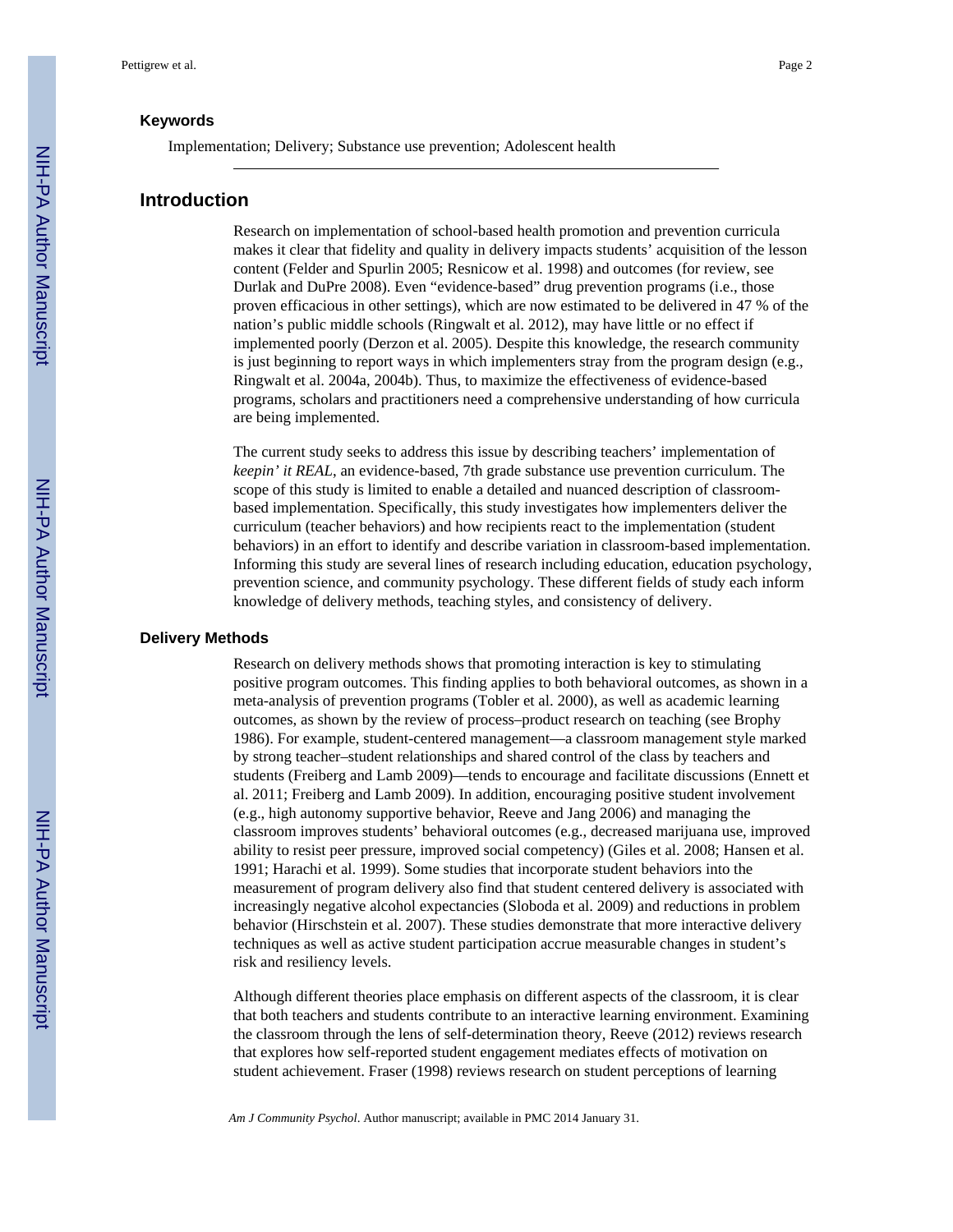environments, including studies that show positive associations between student outcomes and perceptions of cohesive, satisfying, and goal-directed learning environments; conversely, classes high in disorganization and friction were negatively associated with desirable student outcomes. These reviews point to the important role students play in learning and suggest that when students perceive a well-managed classroom they will be more involved. In particular, recent findings reviewed by Reeve (2012) suggest that rather than only consider motivation, which cannot be seen, it may be more important to focus on overt behavior since motivation's effects are mediated by student engagement.

Emphasizing the teachers' role, Pianta et al. (2012) posit that interactive delivery hinges on teacher–student relationships in the form of emotional supports, classroom organization, and instructional supports. Building on a strong foundation of classroom observational research (e.g., Brophy 1986), each domain of relationship is further elucidated through dimensions of the classroom environment (e.g., climate, productivity, concept development), which are measured in observational studies by various behavioral indicators (see Pianta and Hamre 2009). Labeled the CLASS system, it has been described as a "theoretically driven" and an "empirically supported" framework (Pianta and Hamre 2009). Although the CLASS system acknowledges the role of the student, each domain of the system (emotional support, classroom organization, and instructional support) depends, primarily, on teachers' behaviors in the classroom.

The theories and studies reviewed here are complementary— recognizing the role of teachers and students but with different emphases. These studies point out that interactive delivery is a product of both teacher and student behaviors. This literature suggests a focus on teacher behaviors such as classroom management, positive encouragement versus sarcasm and negativity, and level of control versus autonomy granting (Freiberg and Lamb 2009; Pianta and Hamre 2009; Reeve and Jang 2006) and student behaviors such as engagement (Reeve 2012). In addition, these lines of research show that classroom environments can be reliably observed (e.g., student engagement; teacher behaviors). To investigate how teacher and student behaviors are integrated into a climate of learning for prevention education, this study seeks to accomplish the following:

AIM 1: Describe the range of teachers' classroom management and interactive delivery behaviors during the implementation of a prevention curriculum, and

AIM 2: Describe the range of student behaviors exhibited during the implementation of a prevention curriculum.

## **Teaching Styles**

In addition to looking at interactive delivery, education researchers have proposed that teachers tend to exhibit different teaching styles, which are characteristic ways of interacting with students. These styles transcend classes and classrooms; they characterize the teacher's generalized response tendency. Some researchers have conceptualized teaching styles as similar to Baumrind's (1973) taxonomy of parenting styles delineating authoritarian, permissive and authoritative teachers (e.g., Paulson et al. 1998; Walker et al. 2006; Wentzel 2002). Authoritarians are those with moderate to high levels of control but low levels of responsiveness, permissives are those with low control and low responsiveness, and authoritatives are those with moderate to high levels of control and high levels of responsiveness. Empirical research shows that authoritative teachers buffer negative influences of deviant peer effects in class (Hughes 2002) and also positively impact students' engagement in healthy behaviors (Edmunds et al. 2008). Studies support the notion that authoritative teachers create an "optimal context for student engagement and learning" (Walker 2008, p. 237). Studies on teacher styles, then, suggest that instructors tend to deliver curricula within a particular style and that these styles matter for student outcomes. Given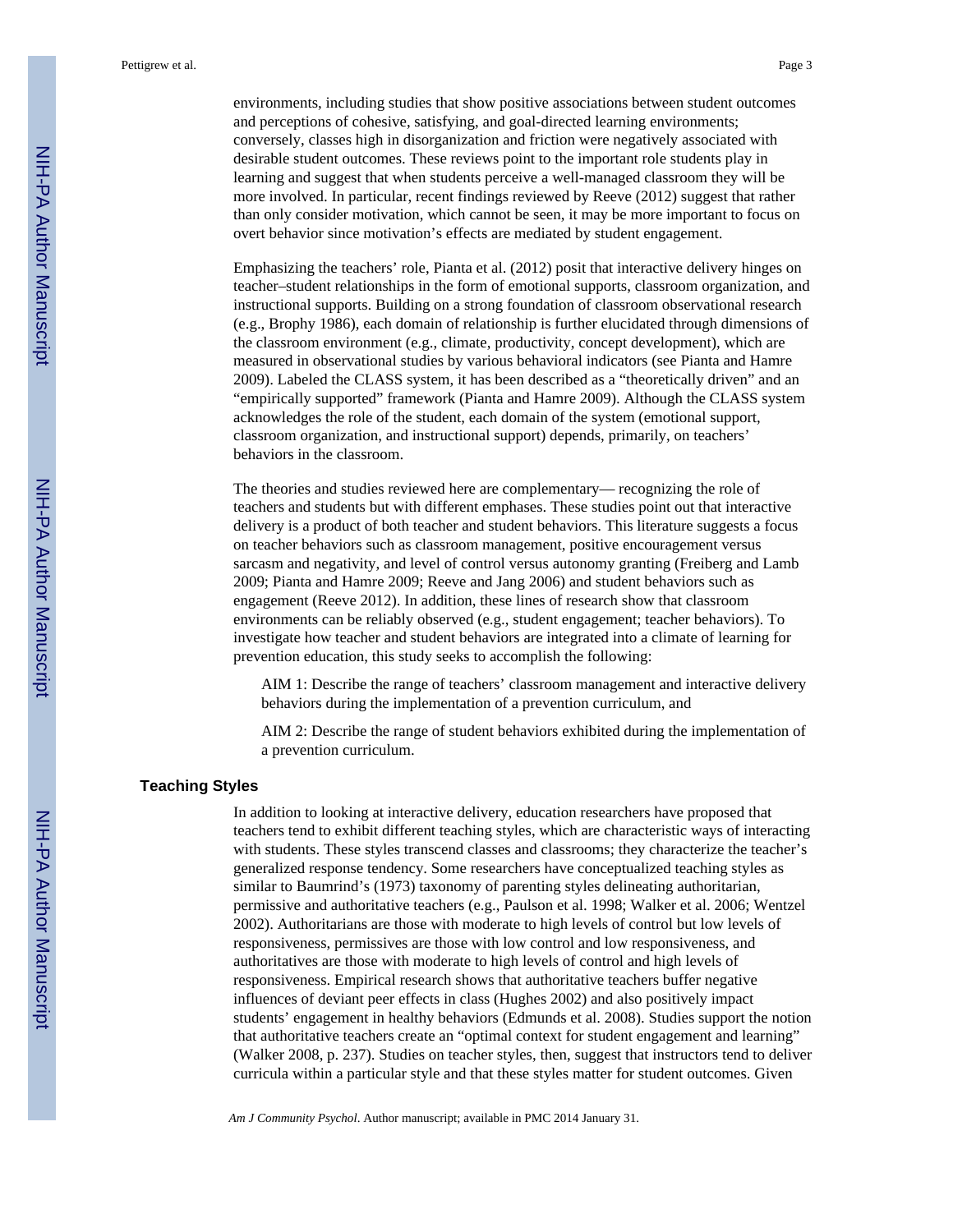the evidence that teachers interact with their students in patterned ways, this study also seeks to accomplish the following:

AIM 3: Describe patterns of interaction between teacher and student behaviors.

#### **Consistency of Delivery**

Regardless of how a program is implemented, an important consideration for delivery of prevention curricula is the level of consistency of teacher implementation practices. Previous research, for example, has shown that even when teaching the same program, teachers within the same school do not implement with the same degree of fidelity (Beets et al. 2008; Rohrbach et al. 1993). This finding raises a question about whether patterns of teacher–student interaction differ when teachers deliver the same curriculum to multiple classes of students. Some evidence tracking implementation fidelity suggests that teachers do adapt over time, usually with a decline in the amount of material covered (e.g., McCormick et al. 1995). In a recent study evaluating program fidelity over 3 years, Ringwalt et al. (2009) also found that implementers altered delivery from year to year with a tendency to regress toward a mean level of fidelity: Teachers with greater levels of adaptation in the first year, adapted less over time and teachers who adapted little at first, adapted more over time. These researchers conclude that developing mastery over a new curriculum is an idiosyncratic and personal process (Ringwalt et al. 2009). Although we found relatively few studies that assess the consistency of delivery, those reviewed here all consider fidelity from year to year rather than from class to class. Little is known about teacher behavior when implementing curricula with multiple classes of students during a single school year, which also may be an important consideration. For example, do teachers exhibit a consistent delivery style regardless of the class or do they customize their teaching to each new group of students during a single implementation trial? To address this issue, the fourth aim of this paper is to:

AIM 4: Describe how patterns of teacher–student interaction differ and remain consistent when teachers deliver the same curriculum to multiple classes of students.

# **Methods**

This implementation study is part of a larger evaluation of the *keepin' it REAL* (*kiR*) middle school substance use prevention curriculum. An overview of the process involved in developing the curriculum can be found in Colby et al. (in press), and Miller et al. (2000). The original curriculum proved effective in reducing substance use in a randomized clinical trial (Hecht et al. 2006) and, as a result, came to be listed as an evidence-based intervention on the National Registry of Evidence-based Programs and Practices. After adoption by D.A.R.E. America, *kiR* is now believed to be the most widely disseminated curriculum of its kind, reaching over 250,000 U.S. middle school students each year as well as those in 23 other countries. Given its widespread dissemination, it is particularly important to understand how *kiR* is implemented.

#### **Sample of Schools**

Teachers in the sample used in this study taught in 39 rural schools across Ohio and Pennsylvania. Schools were randomly assigned to one of three conditions: a control condition where teachers continued their routine prevention efforts ( $n = 14$ ), a rural condition where teachers delivered a version of *kiR* curriculum adapted for rural students (n = 14), and a classic condition where teachers delivered the original version of the *kiR* curriculum ( $n = 11$ ). The 25 treatment schools ranged in size from 194 to 1,087 students (*M*  $= 552$ , *SD* = 272). The *kiR* curriculum was implemented with 7th grade students in elementary ( $n = 4$ ), middle ( $n = 7$ ), and high schools ( $n = 14$ ). The mean number of 7th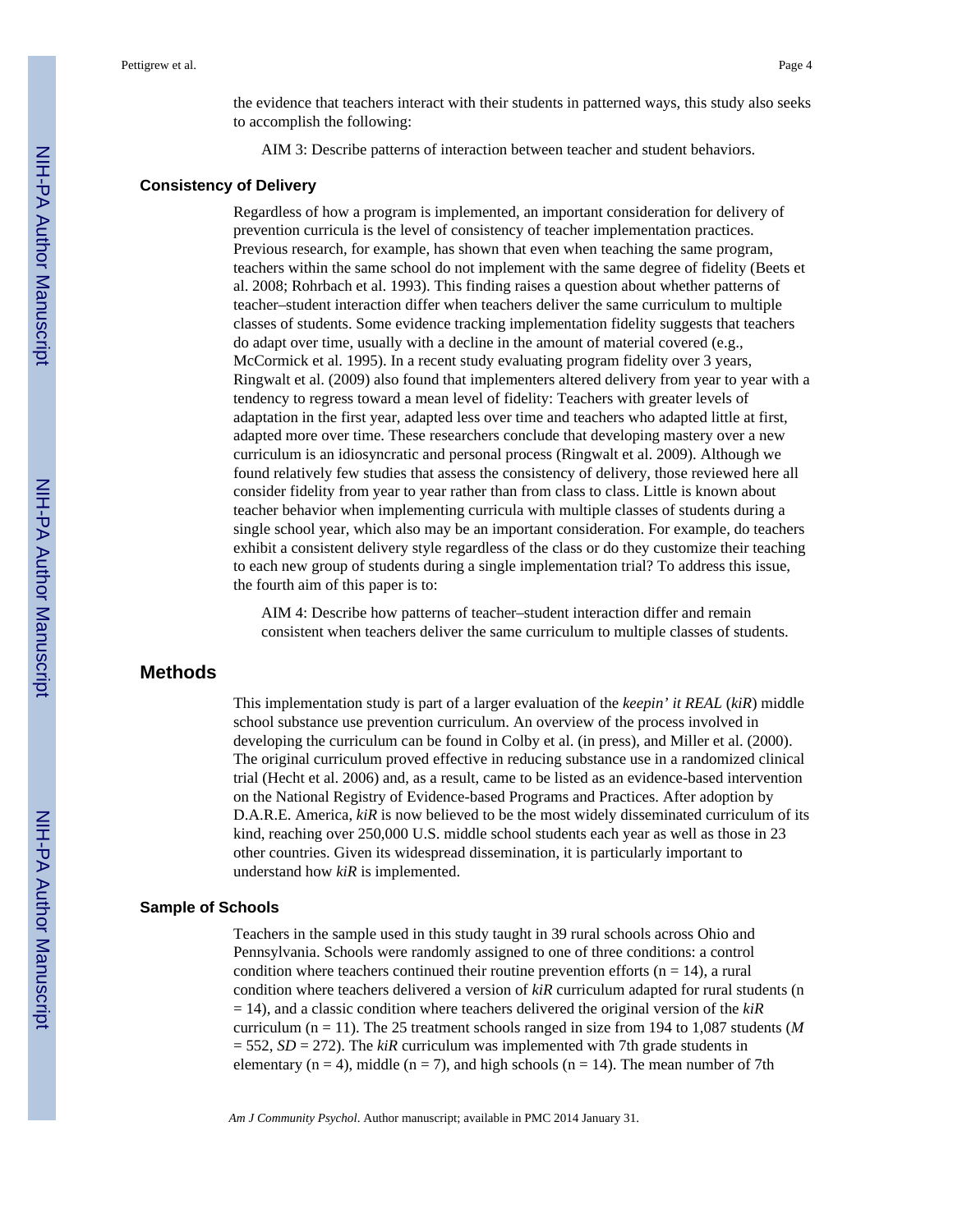grade students was 99 (*SD* = 59) with a range from 27 to 226 7th graders (school data available from NCES Common Core of Data, 2006–2007 school year: [http://nces.ed.gov/](http://nces.ed.gov/ccd) [ccd\)](http://nces.ed.gov/ccd).

#### **Teachers and Training**

Teachers in the intervention (i.e., rural and classic) conditions  $(n = 32)$  received a detailed curriculum manual and *kiR* training during a standard one-day workshop conducted by the site liaison and project staff. The training had six components: (a) an overview of research on youth drug use; (b) the curriculum model; (c) evidence of the effectiveness of the *kiR* program; (d) design of the *kiR* curriculum; (e) instruction on and practice in using the lessons; and (f) guidance in research-related activities including provision of digital video recording equipment and practice in its use.

#### **Observational Recordings (Video Data)**

Teachers were asked to video record each of the 10, 40–45 min lessons for each class they taught. Teachers were instructed to set up the camcorder at the back of the room so the video would capture their movements and were provided a \$10 incentive each time they: (a) returned the video in a self-addressed, stamped envelope, and (b) completed an online questionnaire about lesson delivery. There were a total of 78 classes resulting 780 possible videos. Some videos, however, were never returned ( $n = 82$ ), even after following-up with teachers. Others were returned, but had no video or audio data ( $n = 10$ ). Both these types of videos were considered missing. Still other videos were returned but were missing audio data ( $n = 59$ ). A major contributor to the missing data was a single teacher who was assigned 50 videos and only returned 15, none of which had audio data. In total, 688 videos were received from teachers, a response rate of 88 %, with 624 or 80 % of these containing both audio and video data. All videos were uploaded into Nvivo 8, a qualitative data management software program.

**Selection of Videos—**With such an extensive corpus of video data and only limited resources available for coding, videos were randomly selected for coding. The first or last lessons delivered were not selected because they were potentially atypical. Also, four of the ten lessons contained a video teaching component. Thus, we decided to code two lessons that included teaching videos and two that did not for each class. We then generated patterns of numbers for all possible permutations for selecting eligible lessons (e.g., 2, 3, 4, 5; 2, 3, 4, 6; 2, 3, 4, 7, etc.). This resulted in 36 patterns of numbers which were assigned to individual classes so that, for example, teacher A, class 1 was assigned pattern 1 where lessons 2, 3, 4, and 5 were coded whereas teacher A, class 2 was assigned pattern 6 where lessons 5, 6, 7, and 8 were coded.

Patterns were then randomly assigned to classes making sure that each pattern was used an equal number of times (or as close to equal as possible). When videos assigned for coding were missing or had no sound, we selectively reassigned whole patterns of numbers to classes. This maintained the integrity of the data already coded while maximizing the amount of data generated per class. That is, reassigning patterns allowed coding of as many complete audio + video recordings as possible per class. The random assignment procedure provided a representative sample that would allow extrapolation of coded videos to the entire video dataset.

Each of the 36 patterns of four videos was assigned twice and four different patterns were used three times, assigning a total of 76 patterns and a total of 304 videos for coding. Patterns were not assigned for two classes where the teacher did not return any observational recordings. Using a balanced assignment procedure (i.e., using each pattern an equal number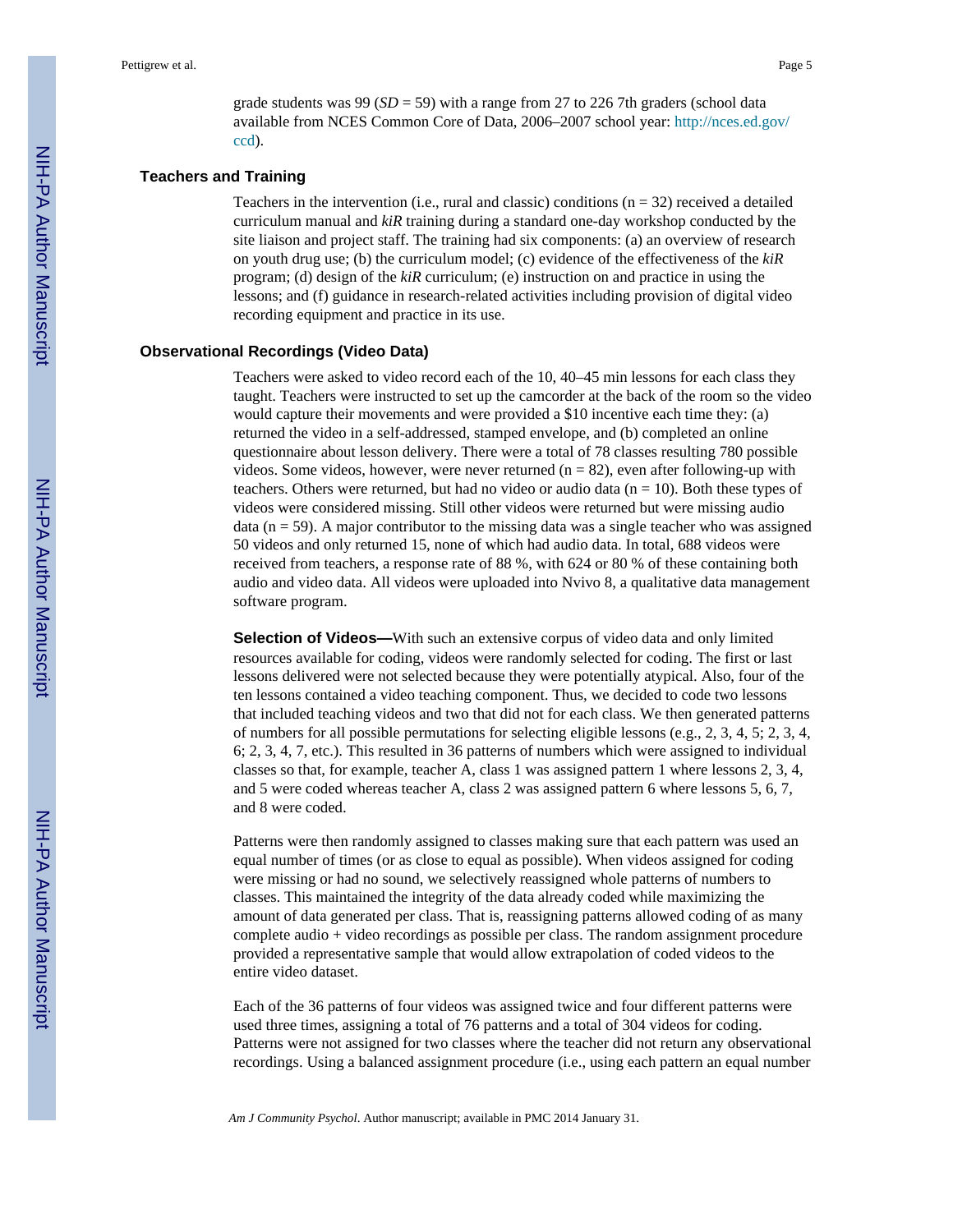of times) allowed coding almost equal numbers of each lesson across the entire dataset while simultaneously allowing coding of four observational recordings of each class—two a video component and two without. This balanced approach to video selection maximized the kinds of questions addressed about implementation of *keepin' it REAL*. For the current study, the sample is restricted to include only those recordings that contained both audio and video data ( $n = 276$  videos for 31 teachers and 73 classes).

## **Video Coding**

Coding procedures were developed to maximize data generated from video coding and were administered by a team of six coders. Coders provided both quantitative ratings of various implementation dimensions (adherence, adaptation, engagement, delivery, and quality) as well as qualitative descriptions of three main aspects of the lessons (curriculum adaptations, use of narrative conventions, and teacher and student engagement). Data for this study come from qualitative descriptions of teacher and student engagement.

Coders participated in training, ongoing coder meetings, and periodic coder reliability checks. Training involved study of the coding manual plus 8–10 hours of didactic and interactive practice and feedback. Coders also underwent practice operating Nvivo 8 analysis software. Inter-coder reliability (Krippendorff's alpha (see Hayes and Krippendorff 2007) of .80 was reached for quantitative ratings of practice videos and coders participated in recording qualitative descriptions of at least two videos with trainers prior to the outset of coding selected videos. After acceptable reliability was reached, each coder rated videos independently. In addition, coders participated in weekly or biweekly meetings to conference findings and settle coding disagreements. On four different occasions during the coding process, reliability of quantitative ratings was reassessed by randomly selecting videos for double coding (i.e., coding by at least two coders) and computing Krippendorff's alphas with the following degree of agreement: .94,.93,.84,.92. Together these coding practices helped maintain data integrity, prevent coding drift, and diminish coding bias.

**Research Notes and Summaries—**Qualitative data for this study took two forms. First, coders watched the video and entered qualitative descriptions (i.e., research notes; Emerson et al. 1995) about three main aspects of the lessons: curriculum adaptations, use of narrative conventions, and teacher and student engagement. Research notes were linked to particular portions of video demarked by beginning and ending time stamps. Coders watched a particular portion of the class, entered the relevant time stamps, and completed notes on that portion of the class before moving to the next portion. In this way, unclear, ambiguous, or inadequate descriptions could be elucidated by re-watching the actual video potion being described in coder observations. This system also limited the amount of video being observed at once. Instead of writing research notes on an entire 40–45 min lesson at a time, coders sequentially described discrete video segments of only a portion of the entire lesson.

Second, coders completed research summaries of the entire lesson. These summaries included information on the physical and social context of the lesson, comments on teacher delivery of content, student engagement with content and behavior during the class session, and any noteworthy or novel aspects of the class. Research summaries provided information about teaching practices and engagement as well as student attention and participation.

**Inductive Analytic Strategy—Analysis of qualitative data in this study involved two** phases. The preliminary phase occurred during the coding process and the substantive phase took place after completion of all research notes and summaries for selected videos.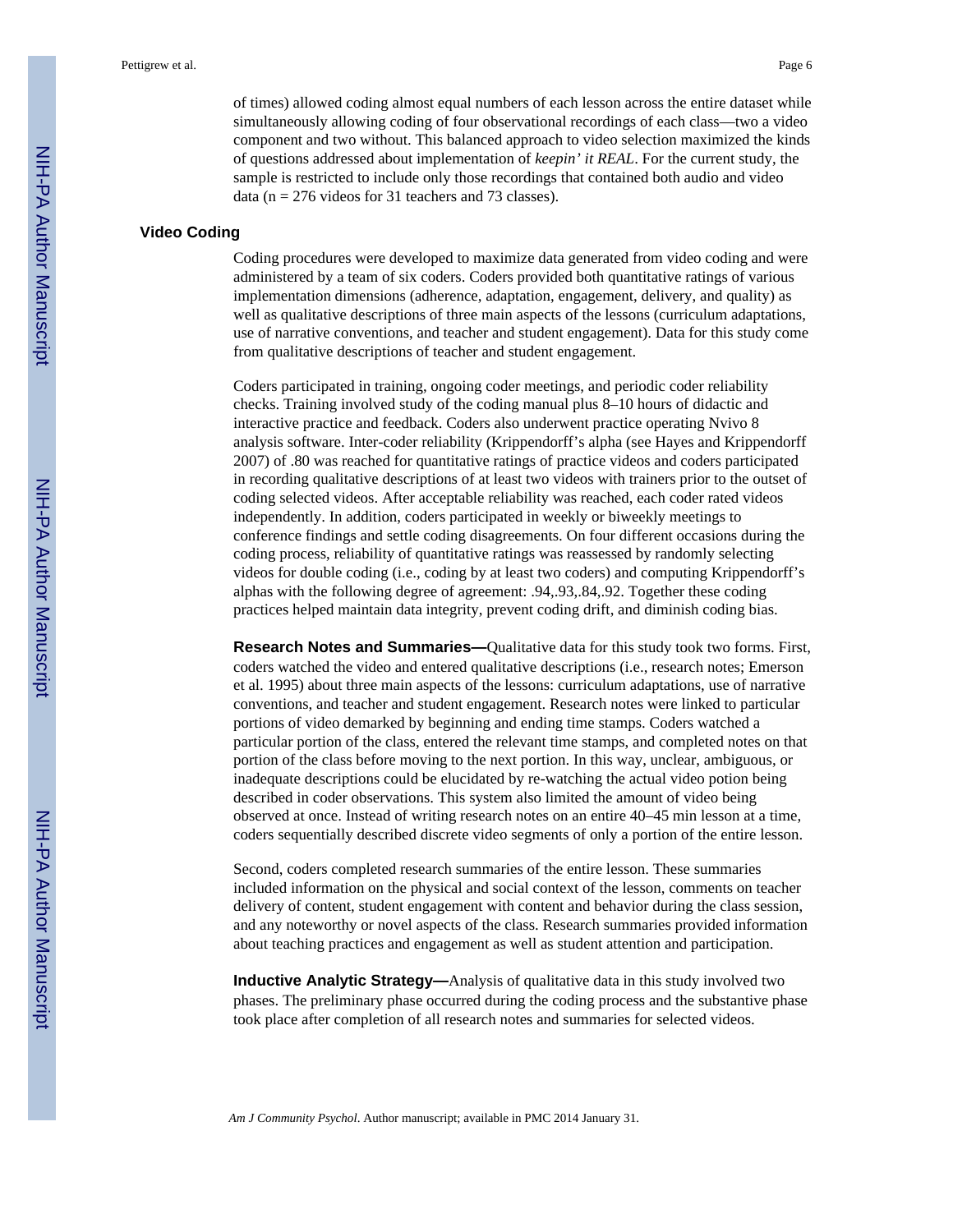Pettigrew et al. Page 7

**Preliminary Phase:** As the videos were coded, emerging patterns of implementation were identified in discussions of research notes and summaries during coder meetings. Coders shared observations or noteworthy findings from videos, including salient dimensions of classroom delivery, such as teacher classroom management and student participation tendencies. As more videos were watched, these patterns of implementation were further discussed in coder meetings. Patterns were expanded or revised iteratively to account for new insights. This process continued until patterns stabilized and no new insights were gained (i.e., saturation).

**Substantive Phase:** Once all videos were coded, authors analyzed research notes and summaries to address the four aims of this study. Categories identified in the preliminary analysis were clarified through examination of research notes and summaries to form a final coding scheme for prominent teacher and student dimensions of delivery. The final coding scheme then was then used to code the research notes and summaries for each class. Rather than look at only one lesson of teacher/student interaction at a time, all four lessons for each class were analyzed together. This procedure helped triangulate the findings and provided a reliable sense of howto categorize each class. In the end, each class was categorized into a typology based on inductive analysis (Thomas 2006) of the final set of research notes and summaries.

# **Results**

Findings are organized around the four study aims. The first section overviews prominent teacher (AIM 1) and student (AIM 2) dimensions of delivery. The second presents a typology of implementation styles based on patterns of interaction between these two dimensions (AIM 3). These analyses use the entire set of coded videos ( $N = 276$ ). The third section examines what happens when teachers deliver the curriculum to multiple classes of students (AIM4) using data from teachers who delivered the curriculum to more than one class.

#### **Dimensions of Delivery**

Two dimensions of delivery, teacher control and student engagement, emerged in the coding. Examples of classrooms are provided to illustrate variations within each dimension.

**Teacher Control—**The first key dimension is teacher control, including teachers' management and power, tolerance for noise in their classroom, comfort allowing students to work in groups, and willingness to allow student role plays. The low end of the teacher control continuum is anchored by passivity and the high end with strict control. In the middle were teachers who coordinated their classroom, integrating elements of both low and high control.

*Passivity* refers to teachers with low levels of control directing their class, not the student level of activity. This is exemplified by teacher  $02<sup>1</sup>$  who merely introduced a topic or activity and then allowed student discussion, whether on topic or not. A research summary described: "[The teacher] … read directly out of the curriculum the entire time. … [He] only cared if the students were having fun [during activities], and the main points were completely lost" (0203L9 RS). This teaching was classified as passive because the teacher opted to maximize time spent in activities (whether or not his implementation of them

 $1$ To protect teacher confidentiality, a two digit teacher code is used followed by a two digit class code. When teachers only taught one class of students, no class code is provided. When applicable, the code will be followed by lesson number (L#) and the source of the information as a research note (RN) or a research summary (RS).

*Am J Community Psychol*. Author manuscript; available in PMC 2014 January 31.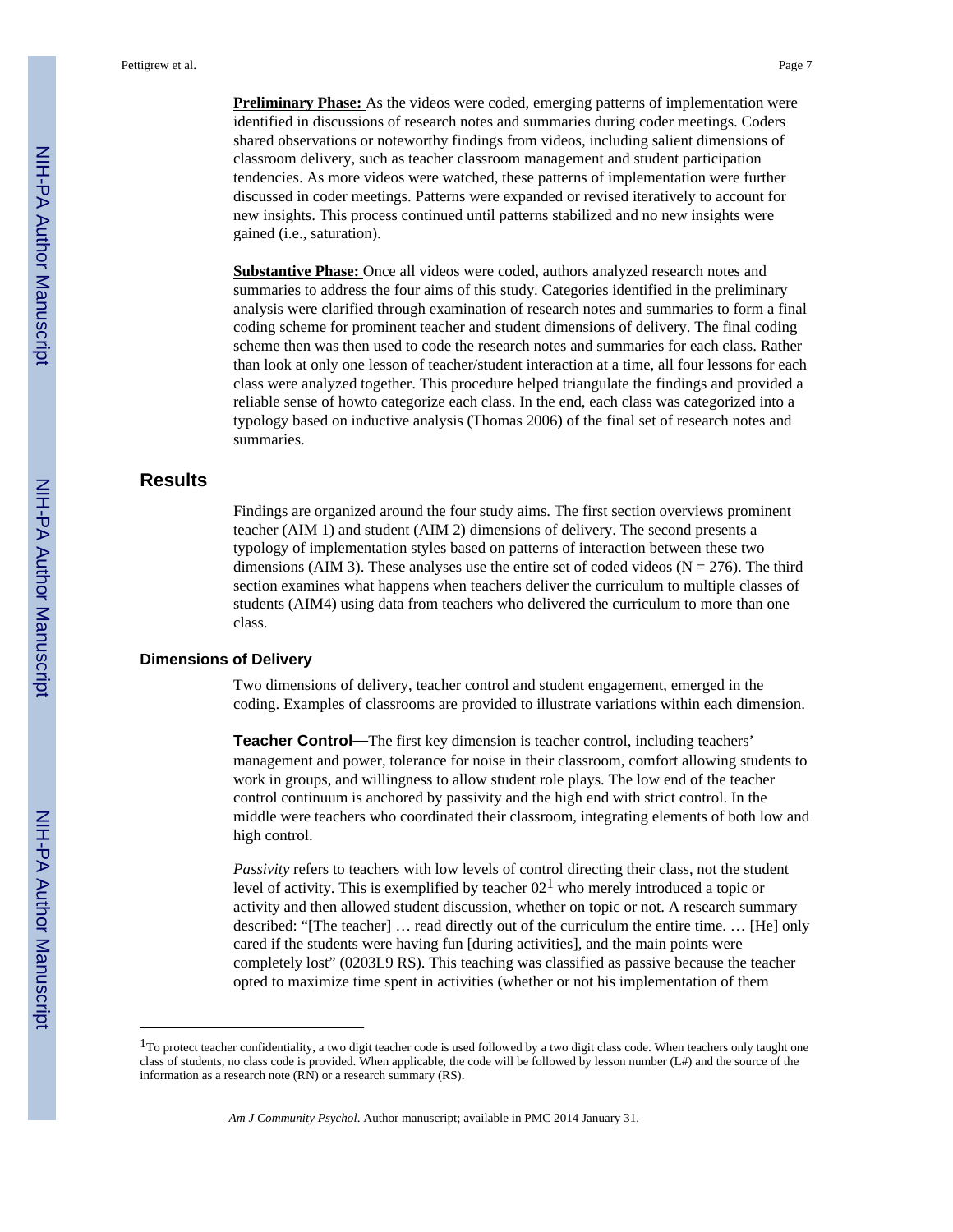reinforced learning objectives), and tended to abdicate control of the class to his students. Another teacher (01) was described as passive due to his lack of involvement with the class. Summarizing an entire lesson, a coder wrote: "Teacher allotted most of time doing the activity" (0105L9 RS). This teacher typically assigned students to work on one or two selected activities from the curriculum. Although students were attentive to the lesson, the teacher provided minimal direction to the class and was therefore passive. Another class low in teacher control took place in a cafeteria (03). Partly due to the setting (large room, poor acoustics, immovable seating, about 45 students present), the teacher had little control over the class. Student constantly engaged in side conversations while the teacher presented material. When the curriculum called for group activities, the noise level increased dramatically and the teacher had little control over the activities. Passive teachers in this sample did not use either student- or teacher-directed classroom management techniques.

Conversely, teachers at the *strict* end of the continuum kept control on their classes' activities at all times. Lecture was the primary teaching method for these teachers, sometimes integrating student responses but always maintaining tight control of the class. For example, one teacher was described in different lessons as using "lecture format most of the time" (04 L8 RN) and "mainly lecture centered" (04 L4 RN). A research summary for another strict teacher records that she held "tight control over the classroom, often interrupting her lesson to call out students for talking or making noise" (0504L7 RS). For yet another teacher, "the main tool of teaching was lecture, and shallow discussion was often integrated with her always leading" (0601L8 RS). The fact that the teacher was "always leading" clearly demonstrates this teacher's control of her classroom. Teachers toward the high end of the control continuum limited the students' movement around the classroom as well as their noise level. Strict teachers tended to use teacher-centered management techniques.

*Coordinated* teachers maintained control over their class while also granting students autonomy to complete activities. Teachers who coordinated their classes allocated time for presentation of material through lecture and discussion and also practice of material through class activities. One teacher who expertly managed class control (07), for example, shifted fluidly among various curriculum activities. She led the class in lecture and discussion, transitioned into group work, and then regained attention to debrief the activity (e.g., 0705L3). Coders described another coordinated teacher this way: "Teacher… read off the [curriculum, but]… rephrased the wording after reading it … and repeated [content]… so that students could better understand the contents" (08L6 RS). Coordinated teachers managed class activities by being well prepared to teach and in control of their classroom without being overbearing. These teachers also tended to use student-centered management techniques (Freiberg and Lamb 2009).

**Student Engagement—**While teachers clearly played a central role, students' behavior during the implementation also was considered. Not all students were equally engaged during curriculum delivery. They exhibited differing levels of engagement which ranged on a continuum from disconnected to attentive to participatory.

*Disconnected s*tudents seemed to be involved in personal amusements, not class or contentrelated activities. These students often exhibited disinterest in class material, putting their heads down on desks or taking part in offtopic side conversations. They sometimes participated in class activities, especially those that involved group work, but during activities socialized with one another rather than performing assigned tasks. An example of this type of behavior was seen in the class that took place in the cafeteria: "When they began an activity, students were not immediately involved. They simply milled around, talked among themselves, and generally did not pay attention to the teacher" (03L5 RN). In another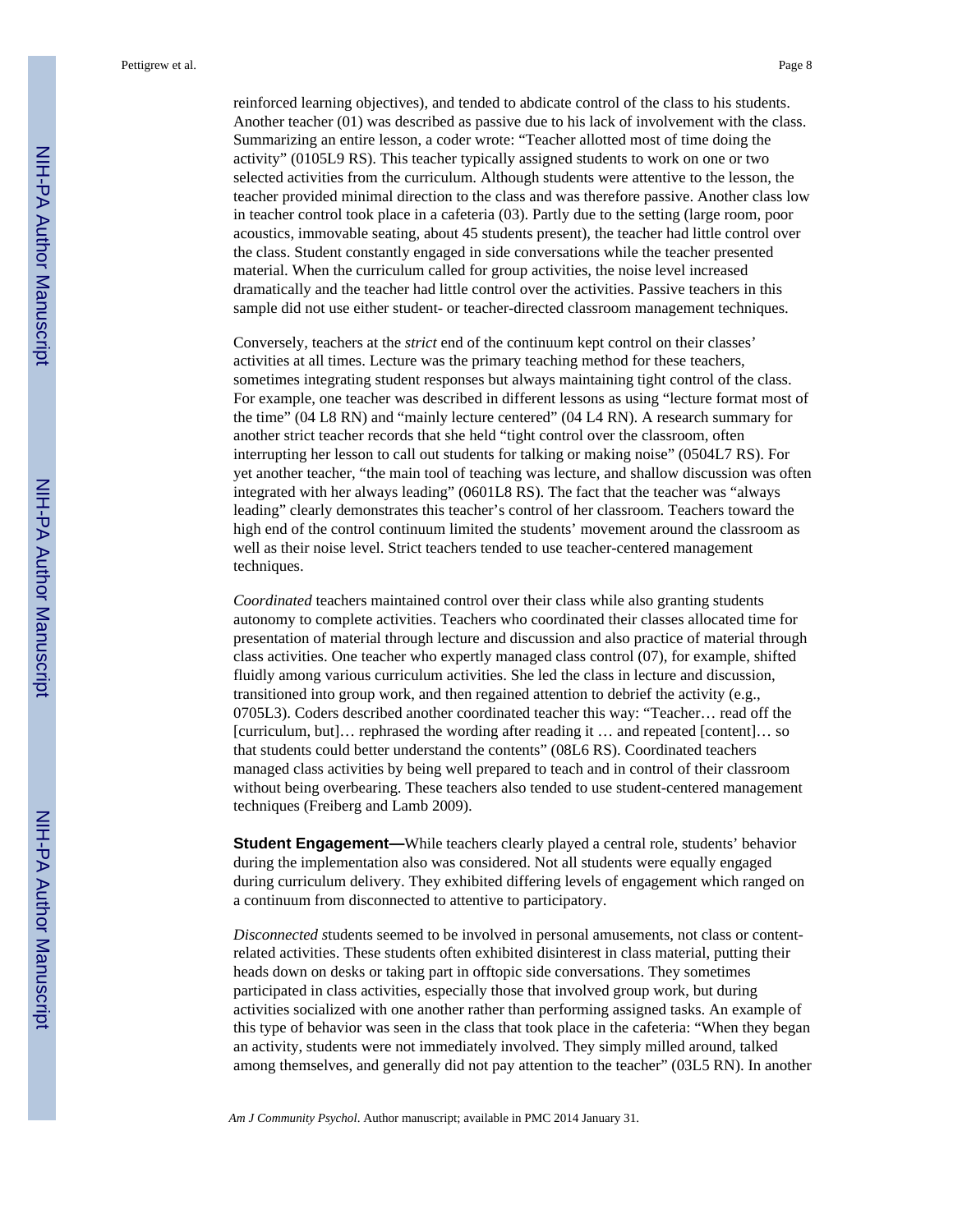class (09), students talked among themselves while the teacher organized her paper-work. Research notes record, "Talking continues without teacher intervention. Teacher says, 'Get this done guys. No talking,' but students continue speaking at previous volume without even acknowledging teacher's comment" (0902L5 RN). Signs of disconnection included talking while the teacher was talking, ignoring the teacher's requests for participation, and general disinterest in curriculum material and class activities.

*Attentive* students generally focused on the lesson material and the teacher but without being fully engaged. Although at times some of these students seemed to be distracted, across the entire lesson they seemed to respect the teacher and the enterprise of teaching enough to pay attention. Attentive students were described in this way: "Overall, students were attentive and participated, but not at a very high level" (10L5 RS), and "At least two kids [laid] their head on their desks, but there was an average amount of participation" (1103L8 RS). Those in another class were described as attentive because they gradually increased their level of participation during the lesson: "Students at first were not participating. … Towards the middle and end of the lesson more students were willing to volunteer and give an answer" (1201L2 RS). Another class was described as engaging some students, but "a handful of students [did] not raise hands or try to answer questions" (1301L8 RN). Perhaps the quintessential aspect of an attentive classroom was that curriculum activities gained some, but not total, class participation although without the inattention exhibited by disconnected students. In the majority of lessons we observed, students were classified as attentive.

*Participatory* students were fully engaged in the lesson. These students "were very active in participating and contributing to the discussion" (14L8 RS). One class was described as "one of the best class[es] in terms of the lesson contents and student participation" because "students … well participated in class" (15L4 RN). Most students in another class were described as "very responsive to the discussion and participated in class nicely" (15L6 RS). Having students who exhibited sustained participation in a variety of class activities typified classes categorized as participatory.

#### **Typology of Classroom Environments**

This study is not only interested in teacher and student dimensions in isolation but also in how they jointly create and maintain a particular pattern of teacher–student interaction (AIM 3). Conceptually, it might be possible that all types of teachers also encountered all types of student response. However, upon close examination of research notes and summaries and in discussion with coders, a general pattern emerged which best described the observational data. On the whole, students in each of the three teacher control categories varied around one or two of the three engagement categories such that in classrooms where teachers were passive, students tended to be disconnected or attentive. In classrooms with coordinated teachers who managed time well and had high energy, students tended to be attentive or participatory. In classes where teachers were strict students were attentive.

#### **Delivery Patterns across Multiple Classes**

We also investigated how teachers and students jointly create classroom environments (AIM 4). Examining this research aim first involved describing the five patterns of teacher–student interaction identified in the typology and then assigning each class into one of the five patterns. The number and percentage of classes and teachers in each category reported in Table 1. Summing across patterns shows the proportion of teachers or classes classified into each teacher or student delivery dimension (e.g., passive, participatory). For example, teachers were normally distributed across their level of control (26 % passive, 48 % coordinated, and 26 % strict) whereas 68 % of classes were in the student attentive category. Individual teachers in each pattern were identified, and, for all cases where teachers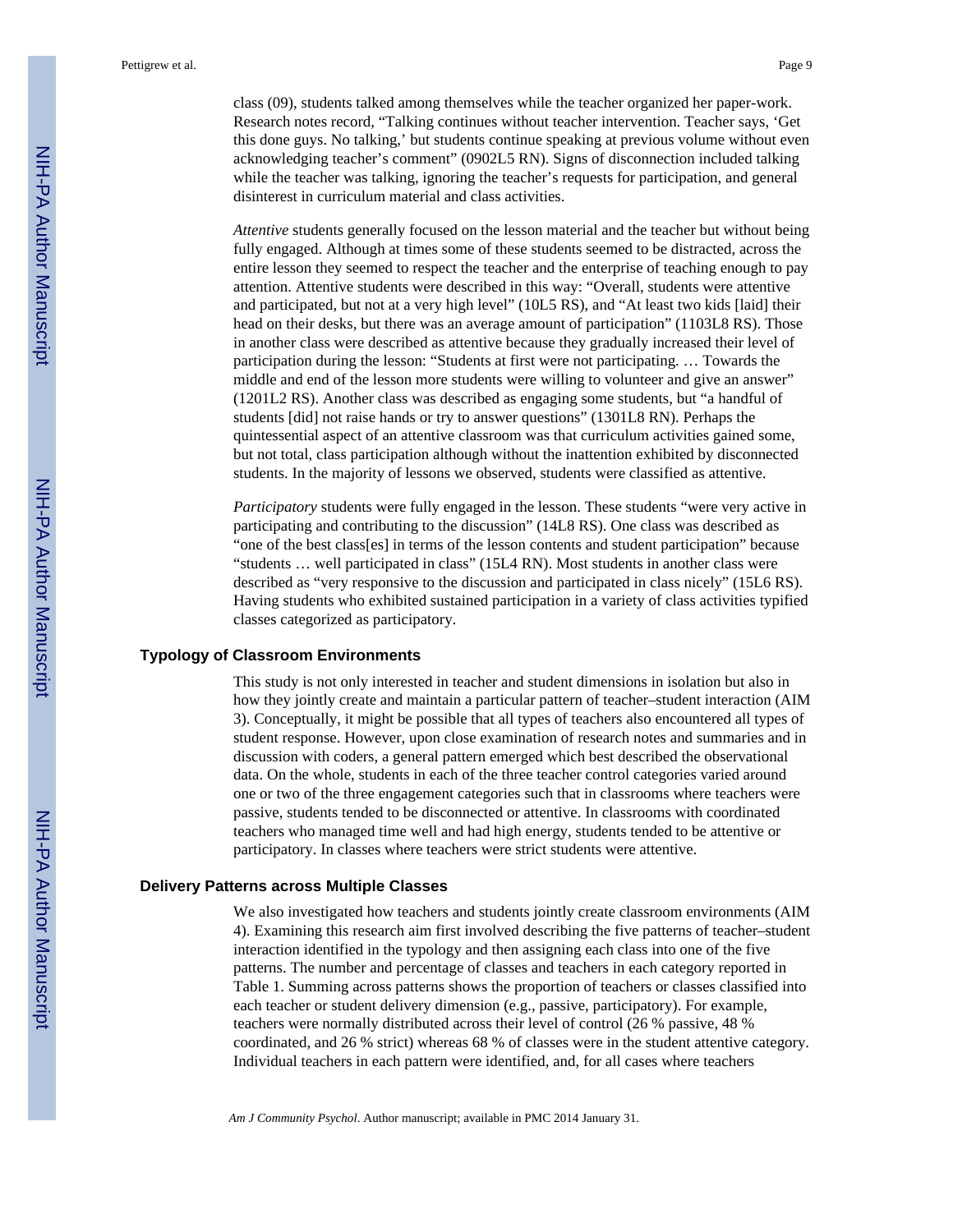delivered the curriculum to multiple classes, teachers were analyzed to learn how they delivered the same curriculum to different groups of students.

**Passive/Disconnected—**When teachers passively implemented the curriculum among mostly disconnected students the class was labeled passive/disconnected. Although this delivery pattern was observed for relatively few classes (7 %), it is a particularly dysfunctional environment and thus important. This environment is typified by the two classes taught by one teacher (0901 and 0902).

In this exemplar case, the teacher passively taught both classes where students were described as highly inattentive (e.g., talking while teacher talked, off-topic discussions). Moreover, the teacher seemed unprepared even when teaching the lesson for the second time. This teacher exhibited a consistently passive teaching style with consistently disconnected students. Clearly, future prevention and educational research should establish if this dysfunctional environment reflects teachers who should not be in the classroom or who need further training.

**Passive/Attentive—**Not all passive teachers had disorganized classes. There also were fourteen passive/attentive classrooms (19 %) taught by five different teachers. This style was typified during one activity when research notes report that the teacher allowed students to "get up and walk around and share with everyone, rather than partnering and sharing between two students. Gets a little loud and disorganized, but the students seem to still be on task for the most part" (0901L8 RN). The teacher's passivity also was expressed through minimal class discipline or direction to participate or be quiet and also through reallocating time that could have been spent on presentation of material to activities which maximized student participation. For example, one research summary recorded the amount of time one class session spent in lecture versus activity.

Teacher did not spend 10 min [allotted in the curriculum manual] to discuss the concept of risks. He briefly touched on the idea around 4 min but eliminated the discussion of risks (e.g., benefits of identifying risks and risks involved in obvious situations). Teacher spent most of the class time (31 min out of 41 min) for the activity (0105L2 RS).

Another notable aspect of teacher–student interaction was the relaxed and friendly rapport the teacher and students maintained with one another in all sections.

For one teacher (01), the classroom environment did not differentiate substantially among either classes. All classes seemed to be organized such that the majority of class time was allocated to one or two student-directed activities. This teacher consistently called for participation from students, who responded with attentive levels of participation. Thus, the teacher exhibited consistency in teaching style across different classes and each class exhibited a similar level of participation. Comparing the passive-disconnected case with the passive-attentive case, the teacher's rapport with students seemed to be the primary difference. The positive teacher–student relationship in the latter appeared to be the key factor in facilitating attentiveness in these classes. What is not clear, however, is whether the teacher adopted the more passive style only after establishing the rapport. This has implications for future prevention as well as educational research.

**Coordinated/Attentive—**The coordinated/attentive group, which included 35 % of teachers in 25 % of classes, is illustrated using an exemplar case of one teacher (12) with two classes. Both classes fit into the coordinated spectrum of teacher control and of the attentive spectrum of students' behavior.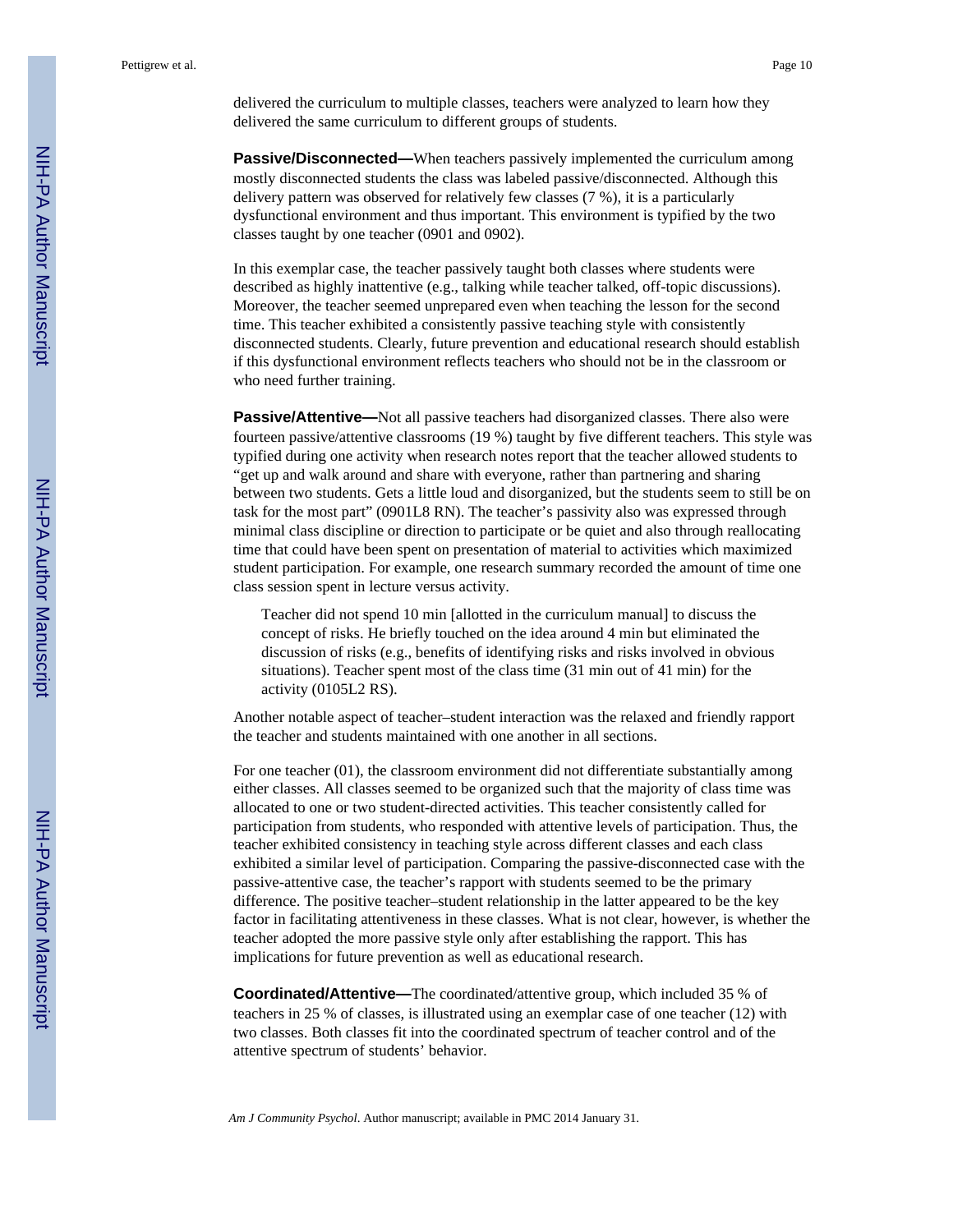In both classes the teacher closely followed the curriculum manual engaging in a variety of lectures, discussions, and activities. She gave students freedom to participate in role plays and work independently as well as complete some material as a class. In research notes for both sections, the teacher was described as "thoroughly" covering lesson content (i.e., 1201L9 RN; 1202L2 RS). Apt for coordinated teachers, one coder describe that this teacher "managed the class time and its activities well" (1202L9 RS). The effective "balance" (1202L9 RS) between high and low teacher control was seen equally in both classes. Although coordinating the class, this teacher did not show overt enthusiasm or high energy in either class during curriculum delivery. Research summary 1201L6 related that the teacher "was not enthusiastic about lesson." Yet, "despite her boredom, students were pretty quick to participate." In research summary 1202L2, the coder wrote that the teacher "did not look…enthusiastic about teaching the lesson." This teacher's enthusiasm and energy during delivery was moderate in both classes despite her undifferentiated, coordinated level of control.

Students in both classes were attentive. Owing in part to the teachers low energy level, students in class one "showed boredom, but for the most part were pretty attentive" (1201L6 RS). In class 2, students "paid attention and complied with teacher instructions" and "responded to teacher questions" (1202L9 RS). Students in another lesson "seem to pay attention, but they hardly participate. They seem sluggish. About one student responds per question" (1202L7 RN). Later in the lesson, while participating in role plays, the class "really engages in a discussion of how other characters feel, what [characters] could do differently [in the situations presented], [characters'] communication styles, etc." (1202L7 RN). These examples show that, on the whole, students in both classes were attentive.

**Coordinated/Participatory—**One quarter of the classes we observed, taught by four different teachers, were categorized as coordinated/participatory. This classification was exemplified by a teacher who taught the curriculum to three different sections of students. All sections seemed to participate well and the teacher seemed to exert the same level of control equally for her classes. This teacher was heard praising students in each class with phrases like "good job," and "excellent." She empowered students to work together in groups or on paired activities by giving them uninterrupted time to complete activates. Coders also reported that the teacher covered curriculum material, especially discussions, thoroughly. Students in each of the three class sections responded equally well. During one class, the teacher reminded students of a "class rule" that "participation is big thing in our class" (1703L2 RN). Research notes record that the teacher "strongly encourages students to speak up and thank students to participate" and "students actively participated in discussion" (1703 RN). Coders noted that participation in class discussions seemed distributed among "several" students, rather than just a few who participated (1702L6 RN). This kind of involvement was common across all of her classes of students, exemplifying a coordinated/ participatory class.

**Strict/Attentive—**Twenty-five percent of all classes were categorized as strict/attentive. One teacher (05) who delivered the curriculum to five classes was a powerful example of this pattern. Across different classes of students and across lessons this teacher was recorded as holding a "tight reign." This teacher, compared with others in this sample, was hypersensitive to noise in the classroom, often interrupting her own lecture to call on specific students to be silent (e.g., 0505L7). Students were not highly participatory, the teacher's classroom management precluded student participation in many instances; however, students did answer questions and comply with the teacher's directives. Thus, students remained on-task, but never were highly participatory.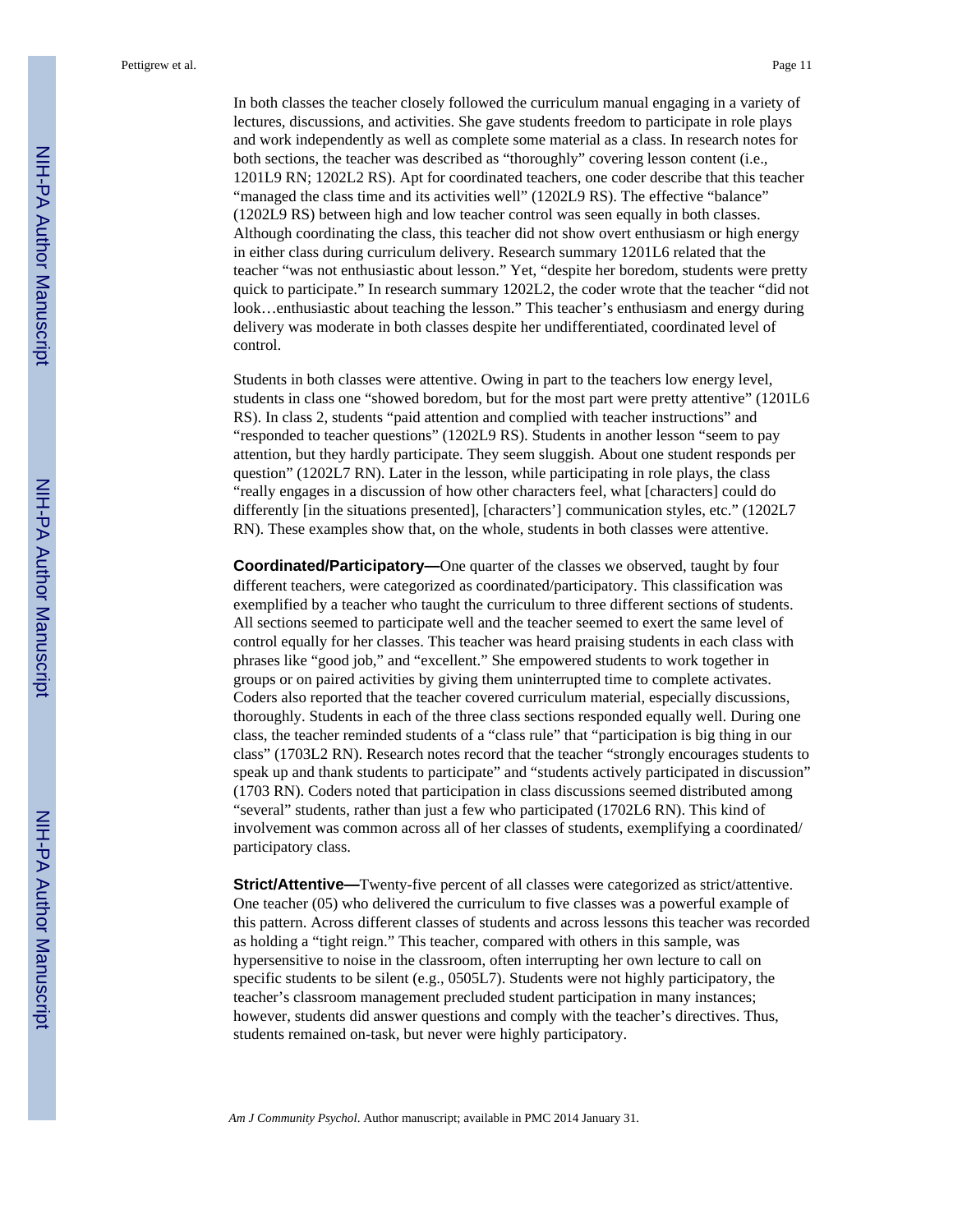Our analysis of research notes revealed that this teacher was undifferentiated in her teaching style—she treated all five classes similarly. Moreover, students in all five classes were attentive throughout the lessons even though not highly participatory. There were some differences in teaching and student participation from class to class, but these were minor variations on the overwhelming theme.

**Summary—**This analysis revealed overall consistency in classroom environments when teachers taught the curriculum to different classrooms of students. Across different classes of students and across lessons, teachers tended to exhibit the same level of control, seemed to omit or adapt the same curriculum components, and generally taught in a similar fashion. Additionally, each unique grouping of students, although slightly different in terms of class "personality," generally responded similarly to the constraints of the classroom set up by the teachers. We label this consistency across lessons and across classrooms of students *undifferentiated teaching*.

# **Discussion**

Findings from this study provide a working typology of classroom environments, suggesting a teacher-driven delivery model of school-based prevention curriculum implementation that may have important implications for educational practices in general. Observational methods provide detailed descriptions of teacher and student behaviors that expand current theorizing about implementation and teaching practices. Analysis identified two salient integrative dimensions of delivery, teacher control (passive, coordinated, strict) and student participation (disconnected, attentive, participatory) that, in combination, reveal five distinct patterns of teacher–student interaction in the delivery of a school-based prevention curriculum. Together, these patterns serve as a typology of possible classroom environments for implementing prevention curricula. This descriptive typology is based on the relationship between the constructs observed, but does not provide information about the directionality or causality of effects. In fact, there may be mutual causation or influence. When teachers were engaged, students tended to participate. When students were inattentive, teachers tended to be less engaged. However, our observations point to consistent teacher deliver styles which were related to student engagement as well as a teacher style across multiple classes suggesting that teachers' classroom management shaped the classroom environment.

Given previous research findings that student participation is desired (i.e., leads to higher levels of learning), with engagement more desirable than passivity (e.g., Reeve 2012), a clear ranking of teacher styles and classroom environments emerges. The patterns reported in Table 1 show that passive teacher style at best is associated with attentive students and may even lead to passive student behavior. Strict teachers, on the other hand, always seemed to have attentive students while all of the classes we coded as having participatory students were taught by coordinated teachers, who, at worst, experienced attentive student behavior. This suggests a hierarchy in teacher style from coordinated to strict to passive that seems to reflect general educational practices describing authoritative, authoritarian, and permissive teachers (e.g., Paulson et al. 1998; Walker et al. 2006; Wentzel 2002). Our labels, however, refer to general classroom management and are not based solely on dimensions of responsiveness to students and control. For example, our coding of teacher control included teachers' management and power, tolerance for noise in their classroom, and comfort allowing students to work in groups. While these behaviors may overlap with teaching/ parenting style practices (e.g., rule setting; Wentzel 2002), our observation was not conceptually based on these dimensions.

A second indication of the teacher-centeredness emerged from our analyses related to Aim 4. Teachers who taught *keepin' it REAL* more than once tended to exert similar levels of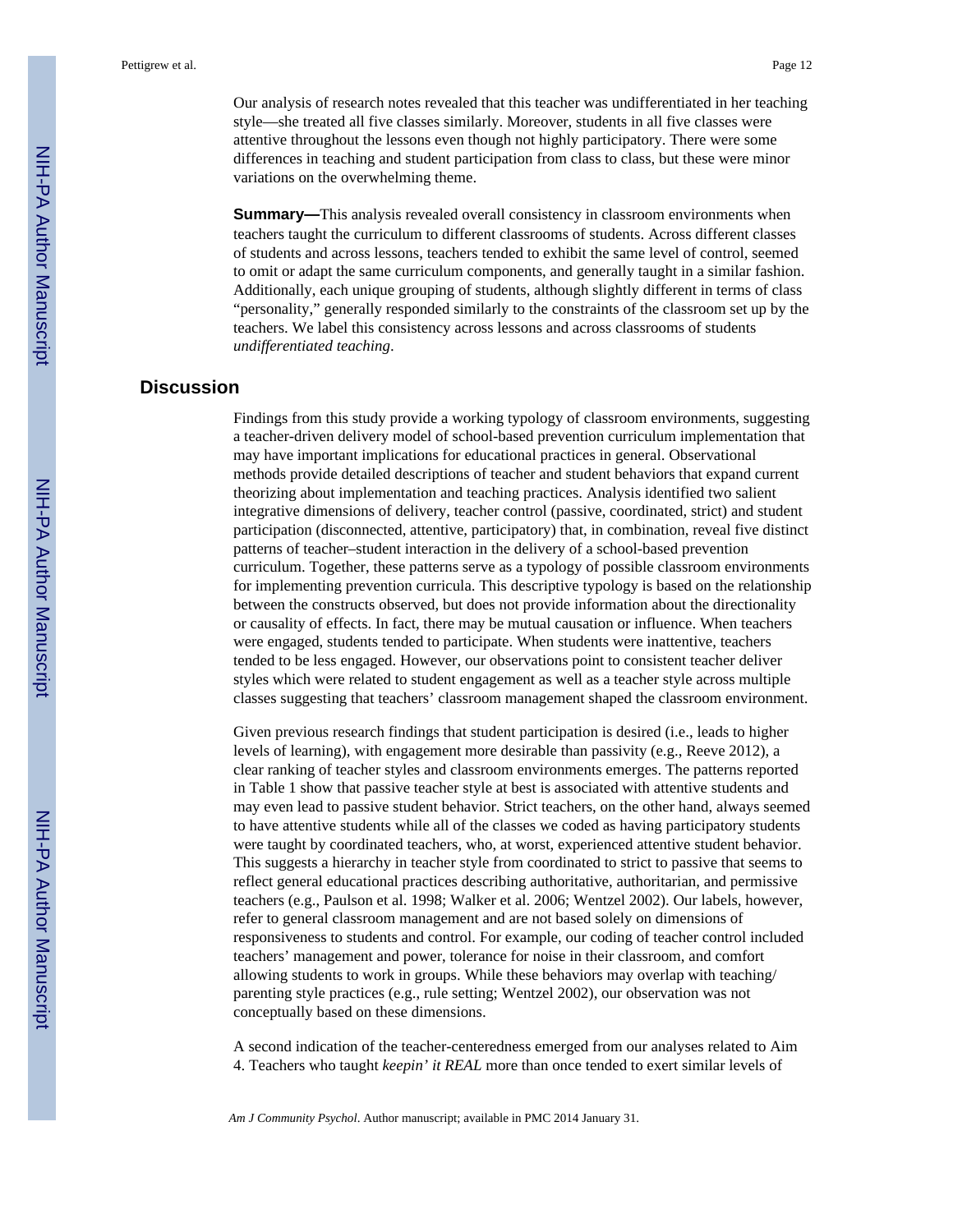control in delivering the curriculum across every class. In addition, their students, for the most part, exhibited consistent levels of participation in every class taught by a single teacher and, as well, based on the teacher's practices. Despite different lessons and different classrooms of students, teachers created similar classroom environments. These findings make an important contribution to the field of implementation science and schoolbased prevention, and potentially, to education in general, by illuminating three broader issues facing implementation researchers: interactive delivery, implementer support and screening, and implementation fidelity.

#### **Promoting Interactive Delivery**

Research in prevention science as well as education is clear: interactive teaching accrues benefits for students (Brophy 1986; Felder and Spurlin 2005; Resnicow et al. 1998; Rohrbach et al. 1993; Tobler et al. 2000). Our findings, once again support this general observation and, at the same time, suggest how such an environment is created. Based on our observations and analyses, we postulate that when teachers balance student-directed learning (e.g., activities, role plays) with teacher-directed instruction (e.g., lecture, demonstration), students showed a higher range of participation. Conversely, when teachers more fully aligned with either passive or strict teaching, students participated less on the whole. Creating a highly participatory, interactive class happens when teachers exhibited moderate levels of control, allowing students some freedom while coordinating class activities, lectures, and discussions. This style of control mixes teacher-created structure with student autonomy granting in a delicate balance. Less structure with high autonomy tends to create a passive style that may be too chaotic for effective learning while high structure and low autonomy may create a stifling environment for both prevention and general educational practices.

Our descriptive analyses—while precluding causal statements—aligns with existing research. For example, Jang et al. (2010) demonstrate that classroom environments which grant students freedom and structured activities promote student engagement. In general, research indicates that organized and well managed classrooms with reasonably high levels of student autonomy create more productive learning environments (Brophy 1986; Fraser 1998; Pianta et al. 2012; Reeve 2012).

The striking similarities in student participation from one class and the next when taught by the same teacher, suggest to us that the teacher is the dominant influence on the norms and flow of a classroom. The teacher sets up constraints around what behaviors and levels of participation are acceptable. Students appeared to be motivated to comply since the teacher holds authority to levy detentions, assign extra homework, or decrease course grades. Teachers utilize different strategies to enforce these norms. A strategy used most typically by strict teachers in this sample was to censor students who did not comply with class norms. Coordinated teachers were more likely to grant their students reasonable levels of autonomy, which, according to self-directed learning theory enhances not only student participation but also learning (for review, see Reeve 2012). A third strategy was to use teachers' relational authority (Bingham 2008) to influence students. Research suggests that developing a positive teacher–student relationship is an important aspect of classroom management (Cothran et al. 2002; Emmer and Stough 2001; Pianta et al. 2012) and that if students do not respect the teacher or the material, they likely will not participate (Bingham 2008). Our observations lead us to conclude that this rapport enhances every environment, even for passive teachers although our findings suggest that teachers used strategies to establish norms for participation that tend to align with the level of control they display in the classroom.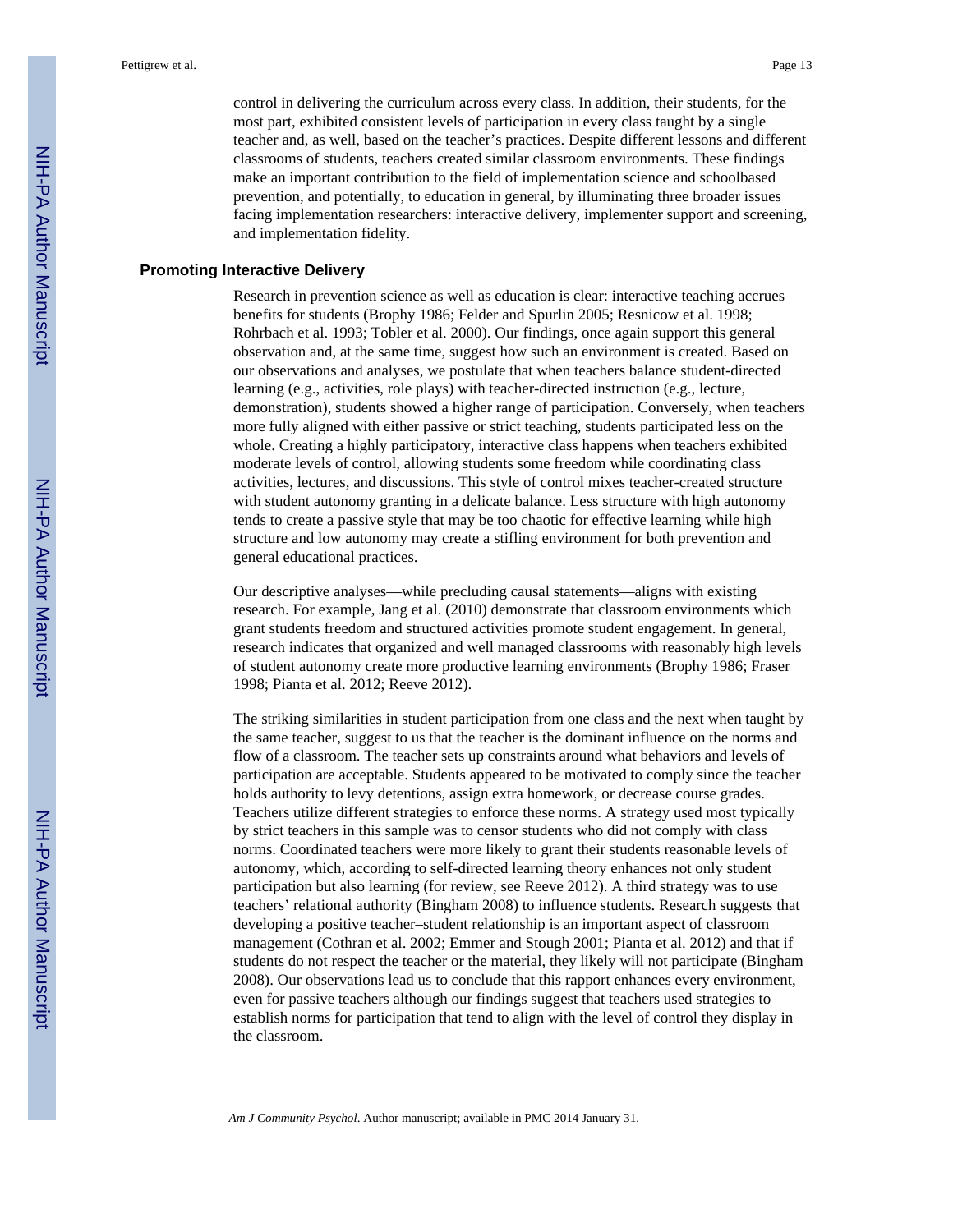In the end, these findings support a teacher-driven model of implementation where teachers heavily influence the environment for learning the prevention curriculum. Future research is needed, however, to statistically examine this over time in order to explore the interactions of student and teacher contributions to classroom environments when implementing classroom-based prevention curricula. At the same time, they suggest a number of additional directions for future research and practice.

#### **Supporting and Screening Teachers**

The finding that teachers create a set of constraints within which students vary their engagement adds to extant research demonstrating the crucial role of teachers and classrooms in affecting student outcomes (see Brophy 1986; Pianta et al. 2012). Because research suggests that training alone is insufficient for maintaining program fidelity and improving outcomes, some additional investment in delivery personnel seems warranted. By implication, this finding underscores the importance of staff selection and delivery support (e.g., training, coaching) for improving implementation of prevention curricula (Fixsen et al. 2005).

Training coupled with ongoing support, such as coaching (Dusenbury et al. 2010), is one important way of promoting effective curriculum delivery. This and other studies suggest that training and support should promote interactive and facilitative implementation styles along exerting control through student-centered classroom management techniques. A few practices identified in the current study include promoting participation by selecting students' names at random from a stack of index cards, transitioning efficiently from one activity to the next, clearly articulating lesson objectives and over viewing lesson content, and sharing personal narratives. These practices were typically, but not exclusively, employed by coordinated teachers. Training and ongoing support might suggest such practices. The video recordings collected in the current study, moreover, provide valuable exemplars of these implementation strategies for future intervention training. Recent work on teacher professional development has shown improvements on specific domains of teaching behavior when teachers are provided personalized coaching based on observations of their teaching performance (for reviews, see Danielson et al. 2007; Kratochwill et al. 2007; Pianta and Hamre 2009). What is less clear is if or to what extent professional development can alter teachers' style, an issue which needs exploration in future research. Utilizing this method of enhancing delivery requires an ongoing investment in teacher development beyond initial training.

Another possible method for improving implementation is finding teachers who have a proclivity toward interactive delivery. This might be done by developing effective (and efficient) screening tools for existing teachers or by having prevention curricula taught by outside experts already skilled at promoting student engagement (e.g., prevention support personnel, D.A.R.E. officers). For example, a simplified version of the coding system developed for this study might be used as a screening tool if it can be reliably administered by a principal, school counselor, or other third party observer. Using this method of enhancing delivery requires an initial investment of time and resources to screen teachers. Such an investment in staff selection may be prohibitive in some school contexts which are already overburdened; however, this may be a viable option in other cases and may also prove more cost effective or sustainable than allocating resources to ongoing support and professional development. D.A.R.E.'s *keepin' it REAL*, for example, allows for screening of officer implementers and the current findings may prove particularly useful in that implementation setting.

In real-world teacher-led drug prevention interventions, teachers are frequently assigned to programs without thought given as to whether they are best suited or even motivated to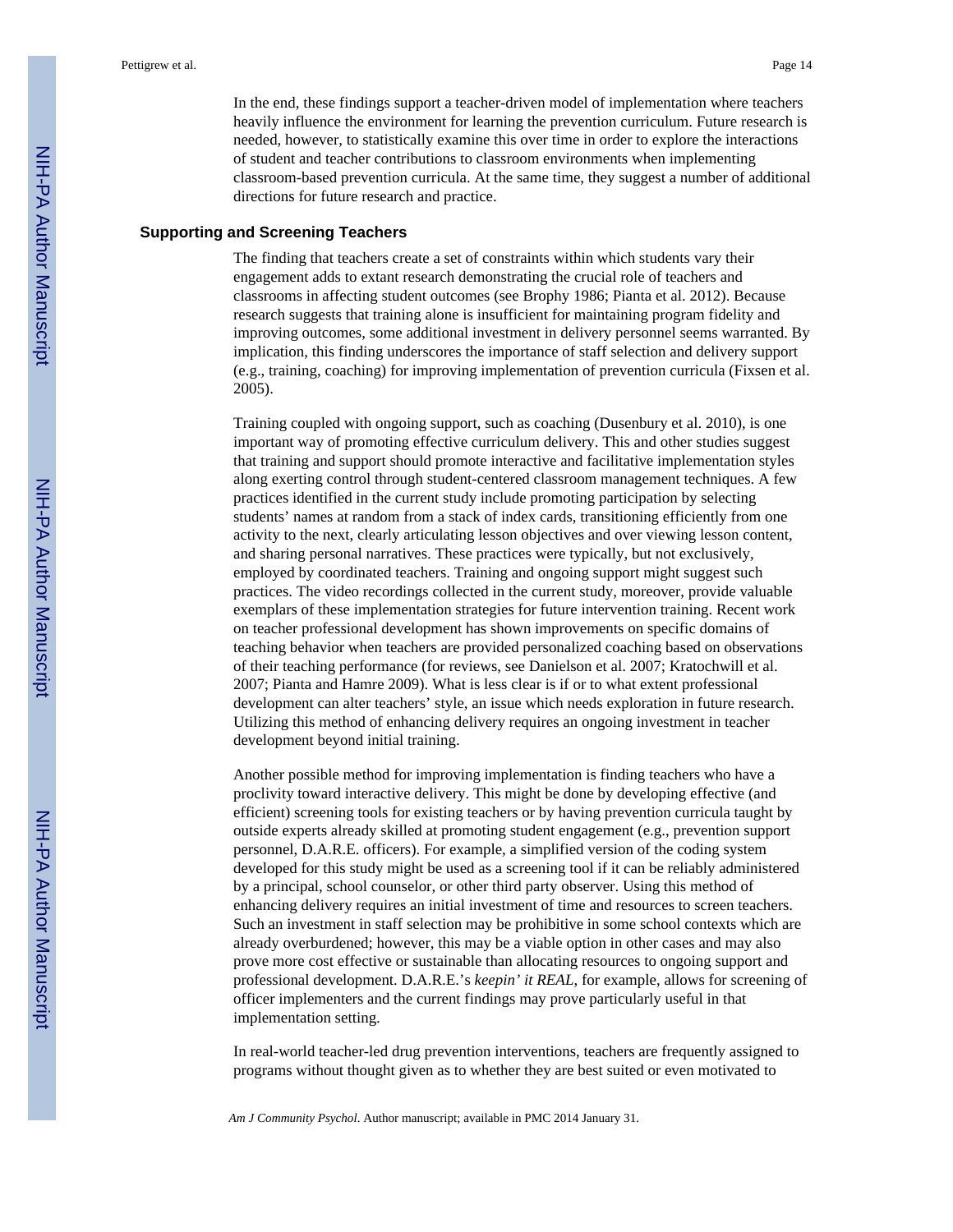deliver a particular curriculum. Prevention curricula, like many other educational subjects, are often handed down to teachers based on administrative decisions and there are a number of constraints that can affect curriculum delivery, such as limited time and classroom environment (Miller-Day et al., under review). These organizational factors impact what happens within the classroom and require a holistic, ecological view of school-based intervention efforts (e.g., Durlak and DuPre 2008; Wandersman et al. 2008). Screening teachers as well as providing initial training and ongoing delivery support require organizational and administrative backing and which combinations of strategies are feasible and advisable for a particular situation are best determined by local teachers and administrators. On the other hand, an alternative approach (discussed below) is to create adaptive interventions that can be fit to the teacher style while remaining consistent with program philosophy and delivery strategies.

#### **Fidelity and Adaptation**

Our findings suggest that teacher-directed classroom environments also may be linked to issues of curriculum adherence and adaptation. Teachers seem to adapt material, not necessarily because of philosophical differences with the curriculum, but in more practical, systematic ways to accommodate their delivery pattern. For example, a coordinated/ participatory class teacher might "thoroughly cover material" because the curriculum is written in line with his or her preferred teaching style, that is, a balance of teacher-directed instruction (e.g., lecture, discussion) and student-directed activities (e.g., role plays, group projects). Another teacher, conversely, might omit (or minimize) teacher-directed instruction in favor of student-directed activities based on his or her preferred method of classroom instruction/management. Perhaps, ongoing support can present alternative curriculum choices in order to provide teachers with practices consistent with their own styles. In other words, rather than providing a single uniform curriculum, the intervention itself would be designed with these teacher proclivities in mind. Such a curriculum design might fit under the rubric of an "adaptive intervention" (Collins et al. 2004) with teachers' delivery style as a targeting variable. For example, for strict teachers, an intervention curriculum might prescribe an interactive class discussion coupled with a demonstration instead of a small group activity. Doing so might still fulfill the instructional aims of the curriculum, but would accommodate various preferences for classroom control. Future research, however, is needed to examine the role of classroom environments (degree of teacher control along with degree of student engagement) in implementation fidelity and whether alternative practices can be developed and delivered without lessening program impact. Similar practices may be possible in curricula for other subjects.

#### **Limitations**

Although description is the purpose of this study and it is not necessarily designed to account for all potential confounds, there are some limitations which should be noted as they inform interpretations and inferences drawn from these data. For example, teachers had different levels of teaching experience, something not considered in these analysis. Another limit to our data is that some teachers ( $n = 7$ ) delivered the curriculum to only one class, selected at their discretion. It is possible that they selected the class because students participated highly or the teacher performed at their peak. Indeed, we did not control for students' aptitude or motivation, something which may have varied if teachers selected a "gifted and talented" class, for example. For those teachers who did teach multiple classes some even delivering the same subject to the entire 7th grade population—we saw remarkable consistency in terms of student participation from class to class which suggests that differing levels of student aptitude and motivation may have had little effect on participation at the class level. Finally, videos were recorded at different times of the day, at different times across an academic year, and in different content courses (e.g., Science,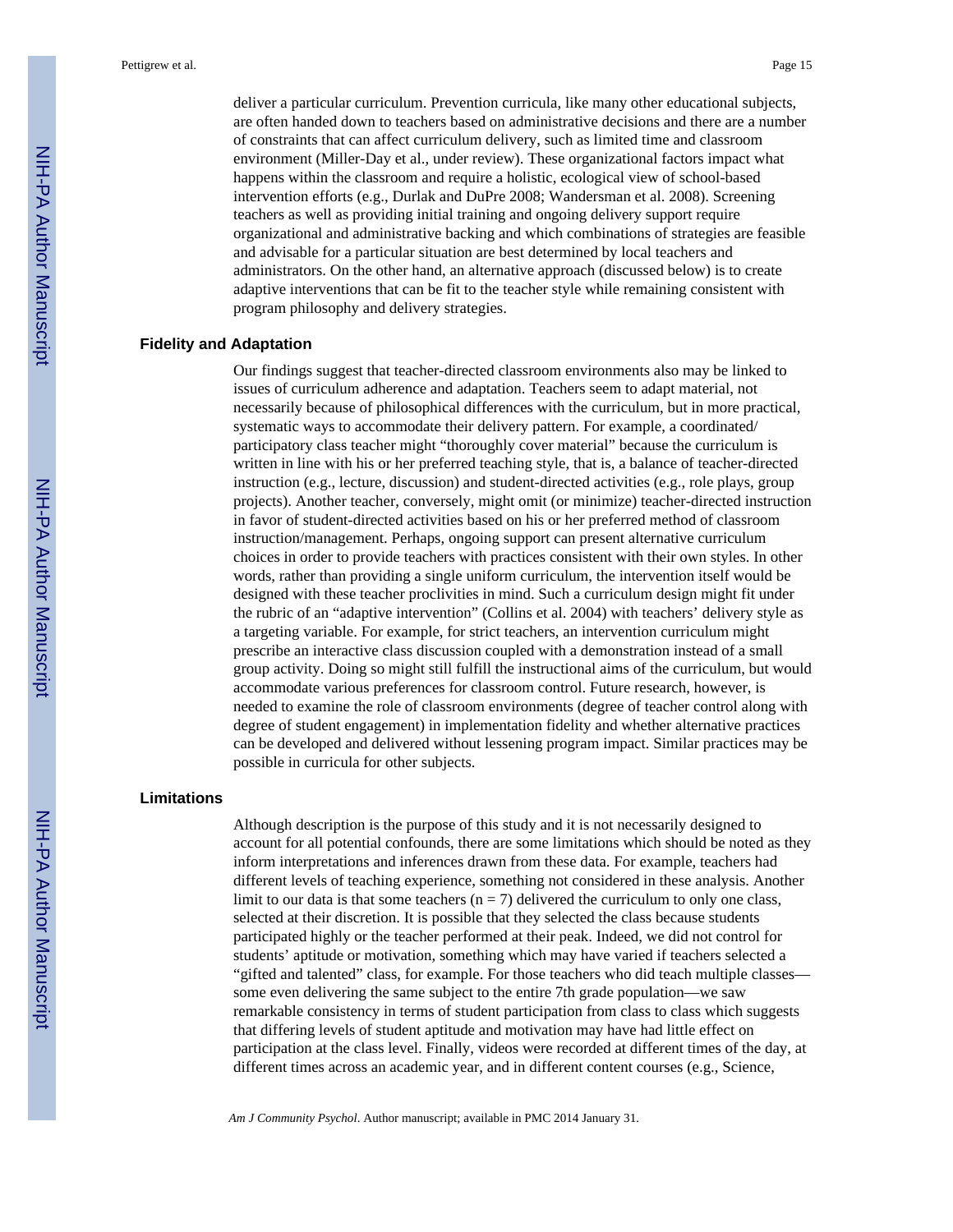Health, Literature). It is possible, for example, that students in Science class tend to participate more than students in Health classes or student participate more in the morning than in the afternoon. Alternatively, it is possible that all Science teachers use a particular style whereas Health teachers tend toward another teaching style. Any of these unmeasured variables (e.g., teacher experience, student aptitude, time of day, course content) could have impacted what we observed and future research exploring teaching style might do well to account for such confounds.

Another limitation of this study is that it does not account for school level differences, which have been shown to impact the program delivery (for review, see Domitrovich et al. 2008). Previous research has identified that differing levels of administrative support and support among teachers, for example, affect implementation of interventions (Gregory et al. 2007). While in much of our data only one teacher from each school delivered *keepin' it REAL*, there was one school in which eight teachers simultaneously delivered the curriculum to their respective homeroom classes. Examining this case allowed us to explore potential effects of nested data. Teachers from this school were categorized into all three levels of control: two were categorized as strict, four coordinated, and two passive. This mirrored the distribution of all 31 teachers. Seven of the eight classes of students were classified as attentive (e.g., 08) with one class considered participatory (14). Given that the overwhelming majority of classes were attentive (68 %), the similarity of students' attentiveness seemed reasonable to expect from any sampling of eight cases.

These distributions suggest that institutional support may matter little in terms of student engagement and teacher style. Indeed, as observed by Domitrovich et al. (2008), for some research questions, "the classroom, rather than the school, may be the appropriate level of analysis" (p. 20). Although only a single case, our data support this claim tentatively suggesting that teacher style varies within a school but student engagement varies less. One possible explanation for limited variation of student participation is that it is regulated by school or cultural norms for behavior. Students may tend toward a school-wide culture of participation regardless of the teacher or may be regulated by societal expectations for students to pay attention to their teacher. Another likely explanation is that students in a particular school generally come from the same, proximate geographic region and therefore tend to share similar levels of parental education and family income. Students in our sample were all primarily Caucasian adolescents who were in 7th grade in rural school districts in two states, demographics mirroring the rural populations of these states. Such demographic similarities also may influence classroom participation (e.g., Caldas and Bankston 1997).

While this section points out some of the possible limitations of this study, which certainly inform the interpretations of results, we note that these limitations are not unique to this research. Instead, we believe, they provide a glimpse into real-world prevention delivery, which often takes place through teachers with varying levels of training and ability, at different times of the day, and on both good and bad days, in a variety of classroom subjects, with students who have differing levels of aptitude, intelligence, and motivation.

#### **Remaining Questions**

Finally, this research is heuristic in the sense that it serves to guide discovery and generates questions for future inquiry. Although beyond the scope of this study which purposed to describe classroom implementation in situ, one important question that arises from these findings is to what extent do implementation patterns moderate youth outcomes? Others have suggested that program effects are almost fully obfuscated by poor implementation (Derzon et al. 2005). However, we wonder if there is a "good enough" level of implementation above which program effects are similar for all teachers? For example, if students are attentive, regardless of teacher style, will they exhibit program effects compared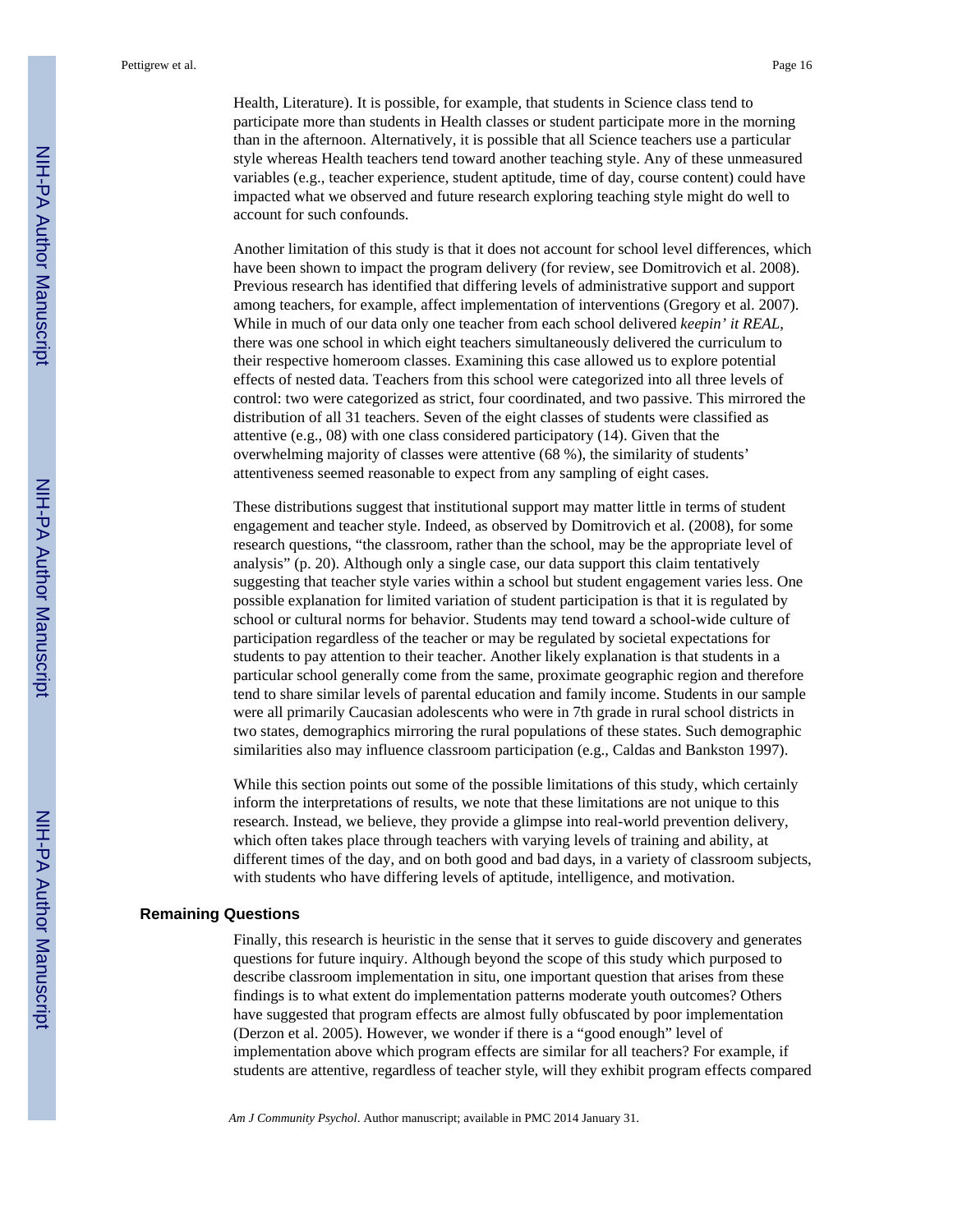to controls? Perhaps the principal of equifinality (von Bertalanffy 1968) applies here— that there are multiple paths to the same ends? As data become available, future research on *keepin' it REAL* will consider this issue.

Implementation of evidence-based practices is consequential and our study suggests, like the interactive delivery system (Wandersman et al. 2008) and ecological implementation framework (Durlak and DuPre 2008), that delivery should be considered during program development, implementer training, and in the measurement of program delivery/fidelity. As prevention research begins to address implementation issues beyond simple coding into high and low fidelity (e.g., the type and degree of adaptation), a more nuanced understanding of these translational processes will emerge. Just as in education in general, we need both general principles for effective learning as well as an understanding of how these principles are implemented in the lives of our nation's youth.

# **Acknowledgments**

We would like to thank the administrators, schools, teachers, and students who participated in this research. In addition, we thank those who processed and coded videos: D. Ebersole, A. Heflin, S. Kodish, S. Maron, and E. Reichert. This publication was supported by Grant Number R01DA021670 from the National Institute on Drug Abuse to The Pennsylvania State University (Michael Hecht, Principal Investigator). Its contents are solely the responsibility of the authors and do not necessarily represent the official views of the National Institutes of Health.

# **References**

- Baumrind, D. The development of instrumental competence through socialization. In: Pick, A., editor. Minnesota symposia on child psychology. Vol. Vol. 7. Minneapolis, MN: University of Minnesota Press; 1973. p. 3-46.
- Beets MW, Flay BR, Vuchinich S, Acock AC, Li K, Allred C. School climate and teachers' beliefs and attitudes associated with implementation of the positive action program: A diffusion of innovations model. Prevention Science. 2008; 9:264–275. [PubMed: 18780182]
- Bingham, C. Authority is relational: Rethinking educational empowerment. New York, NY: SUNY Press; 2008.
- Brophy J. Teacher influences on student achievement. American Psychologist. 1986; 41:1069.
- Caldas SJ, Bankston C. Effect of school population socioeconomic status on individual academic achievement. The Journal of Educational Research. 1997; 90:269–277.
- Colby M, Hecht ML, Miller-Day M, Krieger JR, Syvertsen AK, Graham JW, et al. Adapting schoolbased substance use prevention curriculum through cultural grounding: A review and exemplar of adaptation processes for rural schools. American Journal of Community Psychology. (in press).
- Collins LM, Murphy SA, Bierman KL. A conceptual framework for adaptive preventive interventions. Prevention Science. 2004; 5:185–196. [PubMed: 15470938]
- Cothran DJ, Kulinna PH, Garrahy DA. This is kind of giving a secret away…: Students' perspectives on effective class management. Teaching and Teacher Education. 2002; 19:435–444.
- Danielson L, Doolittle J, Bradley R. Professional development, capacity building, and research needs: Critical issues for response to intervention implementation. School Psychology Review. 2007; 36:632–637.
- Derzon JH, Sale E, Springer JF, Brounstein P. Estimating intervention effectiveness: Synthetic projection of field evaluation results. The Journal of Primary Prevention. 2005; 26:321–343. [PubMed: 15995802]
- Domitrovich CE, Bradshaw CP, Poduska JM, Hoagwood K, Buckley JA, Olin S, et al. Maximizing the implementation quality of evidence-based preventive interventions in schools: A conceptual framework. Advances in School Mental Health Promotion. 2008; 1:6–28.
- Durlak JA, DuPre EP. Implementation matters: A review of research on the influence of implementation on program outcomes and the factors affecting implementation. American Journal of Community Psychology. 2008; 41:327–350. [PubMed: 18322790]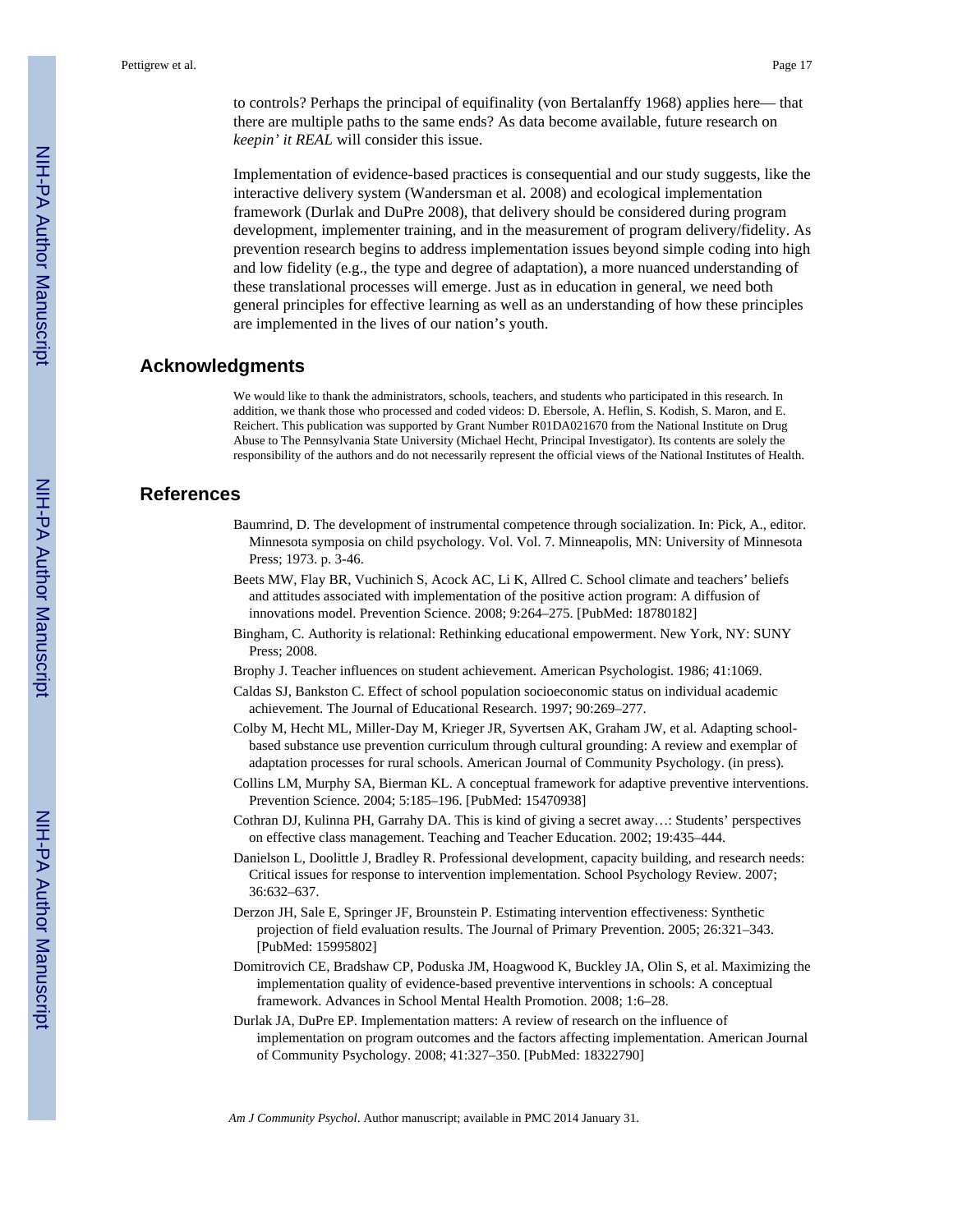- Dusenbury L, Hansen WB, Jackson-Newsom J, Pittman DS, Wilson CV, Nelson-Simley K, et al. Coaching to enhance quality of implementation in prevention. Health Education. 2010; 110:43–60. [PubMed: 22022672]
- Edmunds J, Ntoumanis N, Duda JL. Testing a self-determination theory-based teaching style intervention in the exercise domain. European Journal of Social Psychology. 2008; 38:375–388.
- Emerson, RM.; Fretz, RI.; Shaw, LL. Writing ethnographic fieldnotes. Chicago, IL: University of Chicago Press; 1995.
- Emmer ET, Stough LM. Classroom management: A critical part of educational psychology, with implications for teacher education. Educational Psychologist. 2001; 36:103–112.
- Ennett ST, Haws S, Ringwalt CL, Vincus AA, Hanley S, Bowling JM, et al. Evidence-based practice in school substance use prevention: Fidelity of implementation under real-world conditions. Health Education Research. 2011; 26:361–371. [PubMed: 21382882]
- Felder RM, Spurlin J. Applications, reliability, and validity of the index of learning styles. International Journal of Engineering Education. 2005; 21:103–112.
- Fixsen, DL.; Naoom, SF.; Blase, KA.; Friedman, RM.; Wallace, F. Implementation research: A synthesis of the literature. Tampa, FL: University of South Florida, Louis de la Parte Florida Mental Health Institute; 2005. The National Implementation Research Network (FMHI Publication #231), 2005. Retrieved from [http://nirn.fmhi.usf.edu/resources/publications/](http://nirn.fmhi.usf.edu/resources/publications/Monograph/pdf/monograph_full.pdf) [Monograph/pdf/monograph\\_full.pdf](http://nirn.fmhi.usf.edu/resources/publications/Monograph/pdf/monograph_full.pdf).
- Fraser BJ. Classroom environment instruments: Development, validity and applications. Learning Environments Research. 1998; 1:7–34.
- Freiberg HJ, Lamb SM. Dimensions of person-centered classroom management. Theory into Practice. 2009; 48:99–105.
- Giles S, Jackson-Newsom J, Pankratz MM, Hansen WB, Ringwalt CL, Dusenbury L. Measuring quality of delivery in a substance use prevention program. Journal of Primary Prevention. 2008; 29:489–501. [PubMed: 19030993]
- Gregory A, Henry DB, Schoeny ME. The Metropolitan Area Child Study Research Group. School climate and implementation of a preventive intervention. American Journal of Community Psychology. 2007; 40:250–260. [PubMed: 17917806]
- Hansen WB, Graham JW, Wolkenstein BH, Rohrbach LA. Program integrity as a moderator of prevention program effectiveness: Results for fifth grade students in the adolescent alcohol prevention trial. Journal of Studies on Alcohol. 1991; 52:568–579. [PubMed: 1758184]
- Harachi TW, Abbott RD, Catalano RF, Haggerty KP, Fleming CB. Opening the black box: Using process evaluation measures to assess implementation and theory building. American Journal of Community Psychology. 1999; 27:715–735.
- Hayes AF, Krippendorff K. Answering the call for a standard reliability measure for coding data. Communication Methods and Measures. 2007; 1:77–89.
- Hecht ML, Graham JW, Elek E. The drug resistance strategies intervention: Program effects on substance use. Health Communication. 2006; 20:267–276. [PubMed: 17137418]
- Hirschstein MK, Edstrom LVS, Frey KS, Snell JL, MacKenzie EP. Walking the talk in bullying prevention: Teacher implementation variable related to initial impact of the *Steps to Respect* program. School Psychology Review. 2007; 36:3–21.
- Hughes JN. Authoritative teaching: Tipping the balance in favor of school versus peer effects. Journal of School Psychology. 2002; 40:485–492.
- Jang H, Reeve J, Deci EL. Engaging students in learning activities: It is not autonomy support or structure but autonomy support and structure. Journal of Educational Psychology. 2010; 102:588– 600.
- Kratochwill TR, Volpiansky P, Clements M, Ball C. Professional development in implementing and sustaining multitier prevention models: Implications for response to intervention. School Psychology Review. 2007; 36:618–631.
- McCormick LK, Steckler AB, McLeroy KR. Diffusion of innovations in schools: A study of adoption and implementation of school-based tobacco prevention curricula. American Journal of Health Promotion. 1995; 9:210–219. [PubMed: 10150723]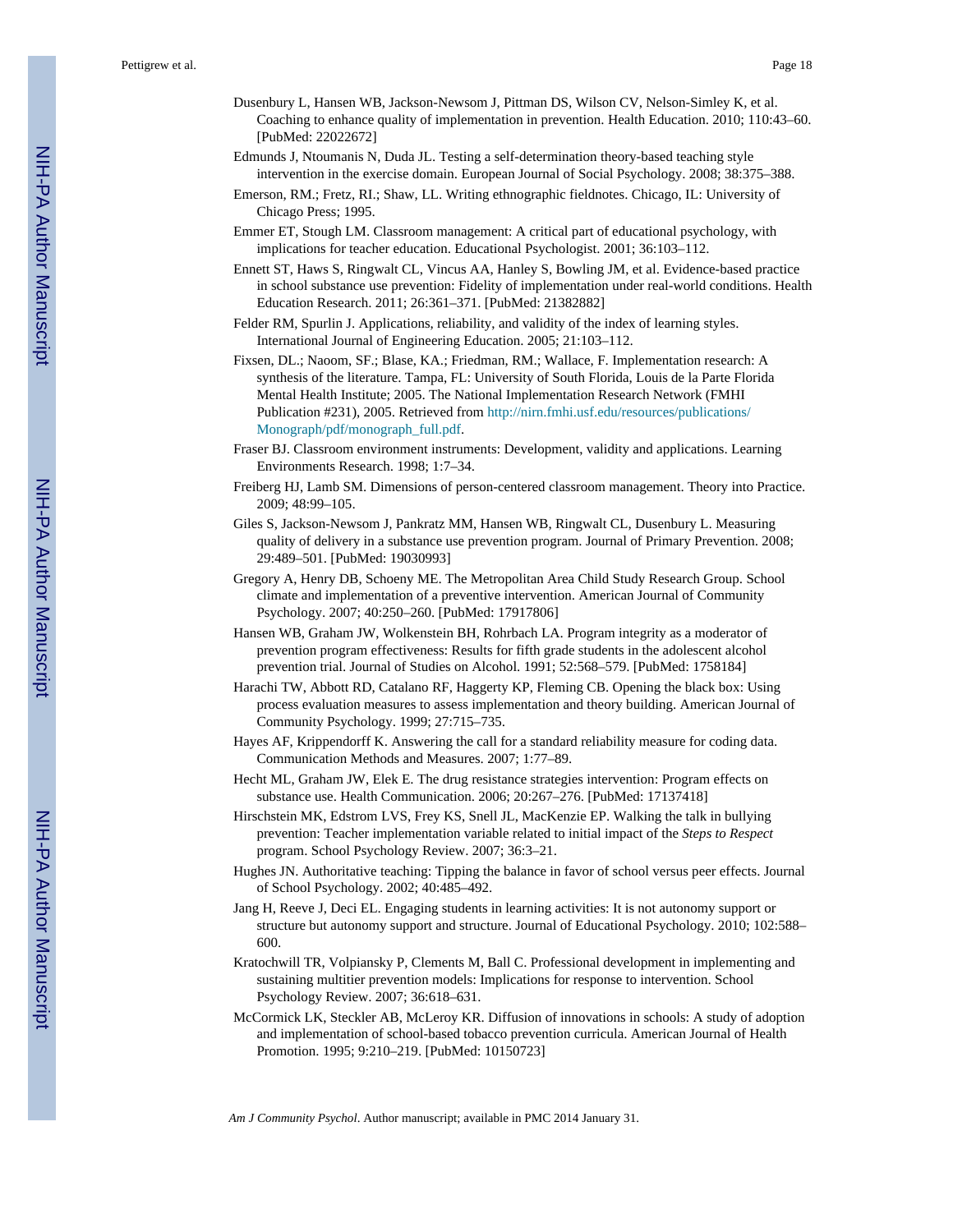- Miller, MA.; Alberts, JK.; Hecht, ML.; Trost, M.; Krizek, RL. Adolescent relationships and drug use. Mahwah, NJ: Lawrence Erlbaum Associates; 2000.
- Paulson SE, Marchant GJ, Rothlisberg BA. Early adolescents' perceptions of patterns of parenting, teaching, and school atmosphere: Implications for achievement. The Journal of Early Adolescence. 1998; 18:5–26.
- Miller-Day, Pettigrew J, Hecht MLM, Shin Y, Graham J, Krieger JL. How prevention curricula are taught under real-world conditions: Types of and reasons for teacher curriculum adaptations in 7th grade drug prevention curriculum. Health Education. (under review).
- Pianta RC, Hamre BK. Conceptualization, measurement, and improvement of classroom processes: Standardized observation can leverage capacity. Educational Researcher. 2009; 38:109–119.
- Pianta, RC.; Hamre, BK.; Allen, JP. Handbook of research on student engagement. New York, NY: Springer; 2012. Teacher–student relationships and engagement: Conceptualizing, measuring, and improving the capacity of classroom interactions; p. 365-386.
- Reeve, J. A self-determination theory perspective on student engagement. In: Christenson, SL., et al., editors. Handbook of research on student engagement. New York, NY: Springer; 2012. p. 149-172.
- Reeve J, Jang H. What teachers say and do to support students' autonomy during a learning activity. Journal of Educational Psychology. 2006; 98:209–218.
- Resnicow K, Davis M, Smith M, Lazarus-Yaroch L, Baranowski T, Baranowski J, et al. How best to measure implementation of school health curricula: A comparison of three measures. Health Education Research. 1998; 13:239–250. [PubMed: 10181022]
- Ringwalt CL, Ennett S, Vincus A, Simons-Rudolph A. Students' special needs and problems as reasons for the adaptation of substance abuse prevention curricula in the nation's middle schools. Prevention Science. 2004a; 5:197–206. [PubMed: 15470939]
- Ringwalt CL, Pankratz MM, Jackson-Newsom J, Gottfredson NC, Hansen WB, Giles SM, et al. Three-year trajectory of teachers' fidelity to a drug prevention curriculum. Prevention Science. 2009; 11:67–76. [PubMed: 19774462]
- Ringwalt CL, Vincus A, Ennett S, Johnson R, Rohrbach LA. Reasons for teachers' adaptation of substance use prevention curricula in schools with non-white student populations. Prevention Science. 2004b; 5:61–67. [PubMed: 15058914]
- Ringwalt CL, Vincus AA, Hanley S, Ennett ST, Bowling JM, Haws S. The prevalence of evidencebased drug use prevention curricula in U.S. middle schools in 2008. Prevention Science. 2012; 12:63–69. [PubMed: 20683664]
- Rohrbach LA, Graham JW, Hansen WB. Diffusion of a school-based substance abuse prevention program: Predictors of program implementation. Preventive Medicine. 1993; 22:237–260. [PubMed: 8483862]
- Sloboda Z, Stephens P, Pyakuryal A, Teasdale B, Stephens RC, Hawthorne RD, et al. Implementation fidelity: The experience of the adolescent substance abuse prevention study. Health Education Research. 2009; 24:394–406. [PubMed: 18567611]
- Thomas DR. A general inductive approach for analyzing qualitative evaluation data. American Journal of Evaluation. 2006; 27:237–246.
- Tobler NS, Roona MR, Ochshorn P, Marshall DG, Streke AV, Stackpole KM. School-based adolescent drug prevention programs: 1998 meta-analysis. The Journal of Primary Prevention. 2000; 20:275–336.
- von Bertalanffy, L. General systems theory: Foundations, development, applications. New York: George Braziller; 1968.
- Walker JMT. Looking at teacher practices through the lens of parenting style. The Journal of Experimental Education. 2008; 76:218–240.
- Walker, JMT.; Hoover-Dempsey, KV.; Evertson, CM.; Weinstein, CS. Why research on parental involvement is important to classroom management. In: Weinstein, C.; Evertson, C., editors. The handbook of classroom management. Mahwah, NJ: Lawrence Erlbaum Associates; 2006. p. 665-684.
- Wandersman A, Duffy J, Flaspohler P, Noonan R, Lubell K, Stillman L, et al. Bridging the gap between prevention research and practice: The interactive systems framework for dissemination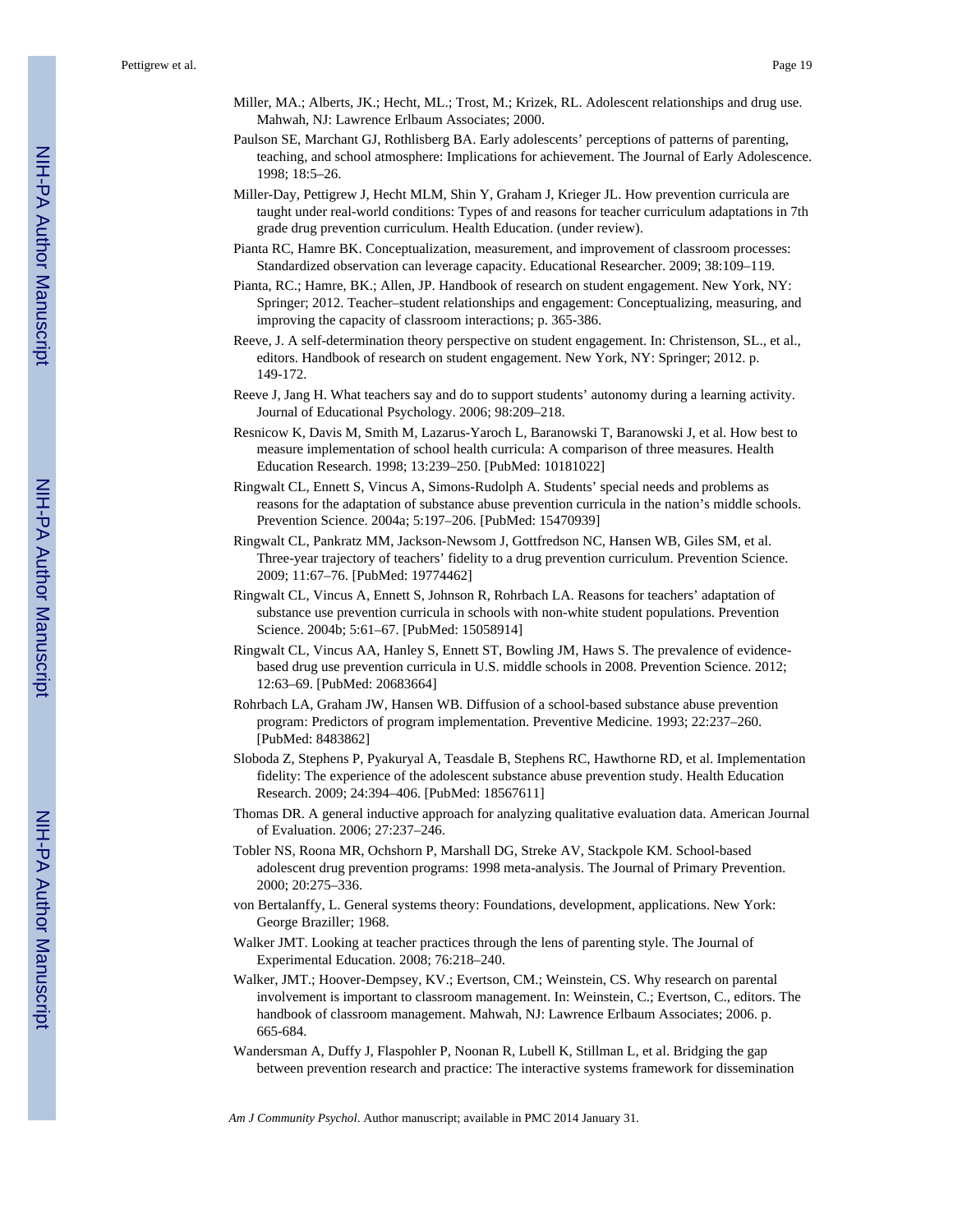and implementation. American Journal of Community Psychology. 2008; 41:171–181. [PubMed: 18302018]

Wentzel KR. Are effective teachers like good parents? Teaching styles and student adjustment in early adolescence. Child Development. 2002; 73:287–301. [PubMed: 14717258]